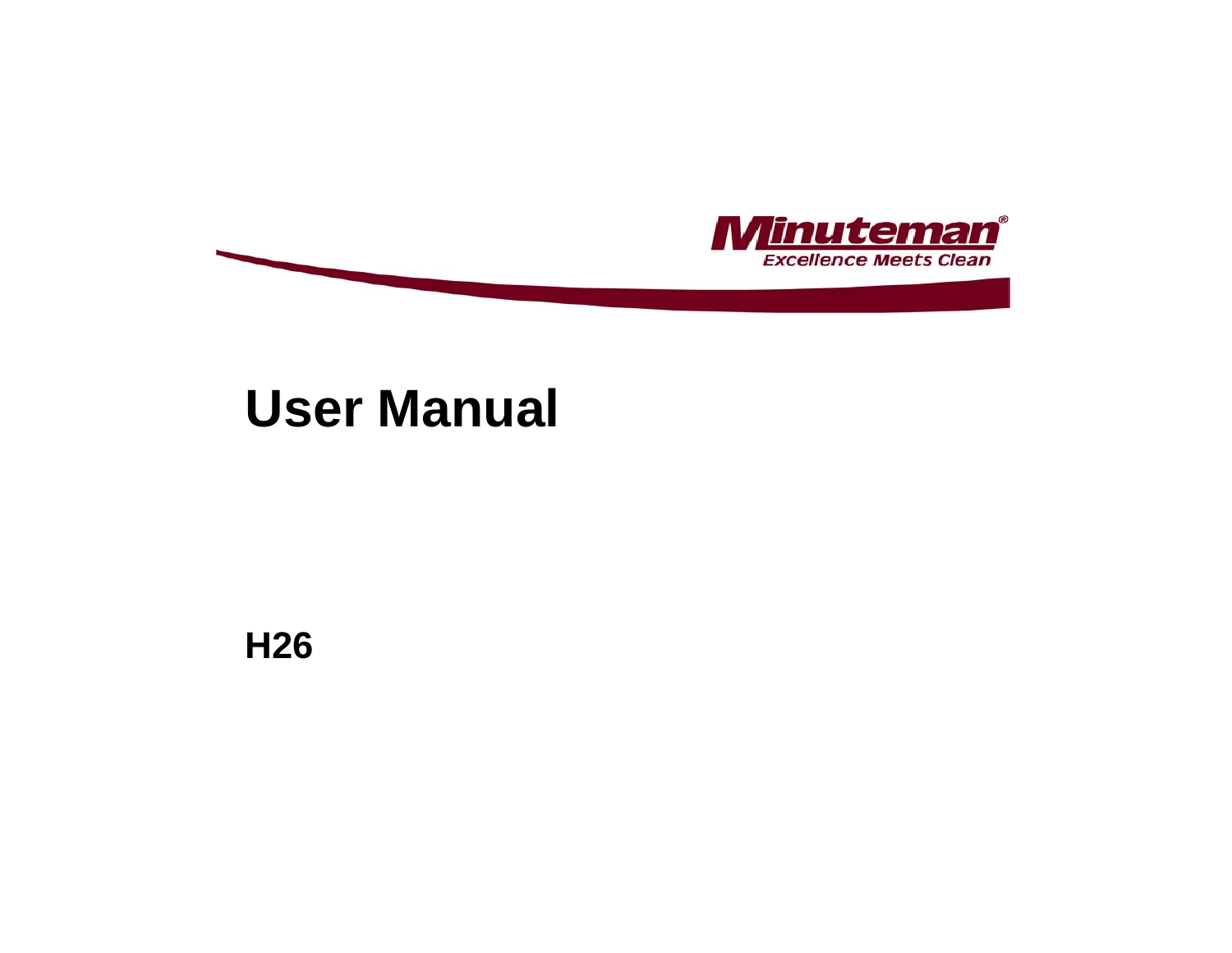# Introduction

### **Preface**

Dear customer, It is our desire that the good characteristics of the H26 should justify the confidence you demonstrated by making this purchase.

Prior to the first use, carefully read the chapter "Safety Information" as this will ensure your safe operation of the machine.

Your own safety, as well as the safety of others, depends to a great extent on how the machine is moved and operated. Therefore, this operation and maintenance manual must be read and understood prior to the machine being used for the first time.

The manual provides valuable information about operation, service and maintenance. The warning symbols as used in this manual identifies items relevant to safety. Please observe the safety provisions (see chapter "Safety Information").

Your authorized Minuteman dealer will be pleased to answer further questions regarding the vehicle or the operation and maintenance manual.

Please be advised explicitly that we cannot accept any legal issues out of the contents of this manual.If repair work has to be performed make sure that only genuine spare parts are used; only genuine spare parts may guarantee a dependable machine. We reserve the right for technical improvement..

Valid as of: August 2009

#### **Minuteman International Inc.14N845 U.S. Route 20Pingree Grove, Illinois 60140 U.S.A.**

#### **Proper use**

The machine is a vacuum scrubbing machine for wet cleaning of hard-surfaced floors. Using the machine beyond this scope of application will be deemed improper use; The manufacturer cannot be held liable for consequential damages; the user alone bears the risk. The term of proper use also includes operation, maintenance and repair work to be performed in compliance with the manufacturer's specifications. The H26 may only be used by persons that are familiar with the machine and aware of possible hazards involved.

If modifications to the machine are made in absence of the manufacturer's prior consent, the latter cannot be held liable for damage resulting from such unauthorized modification.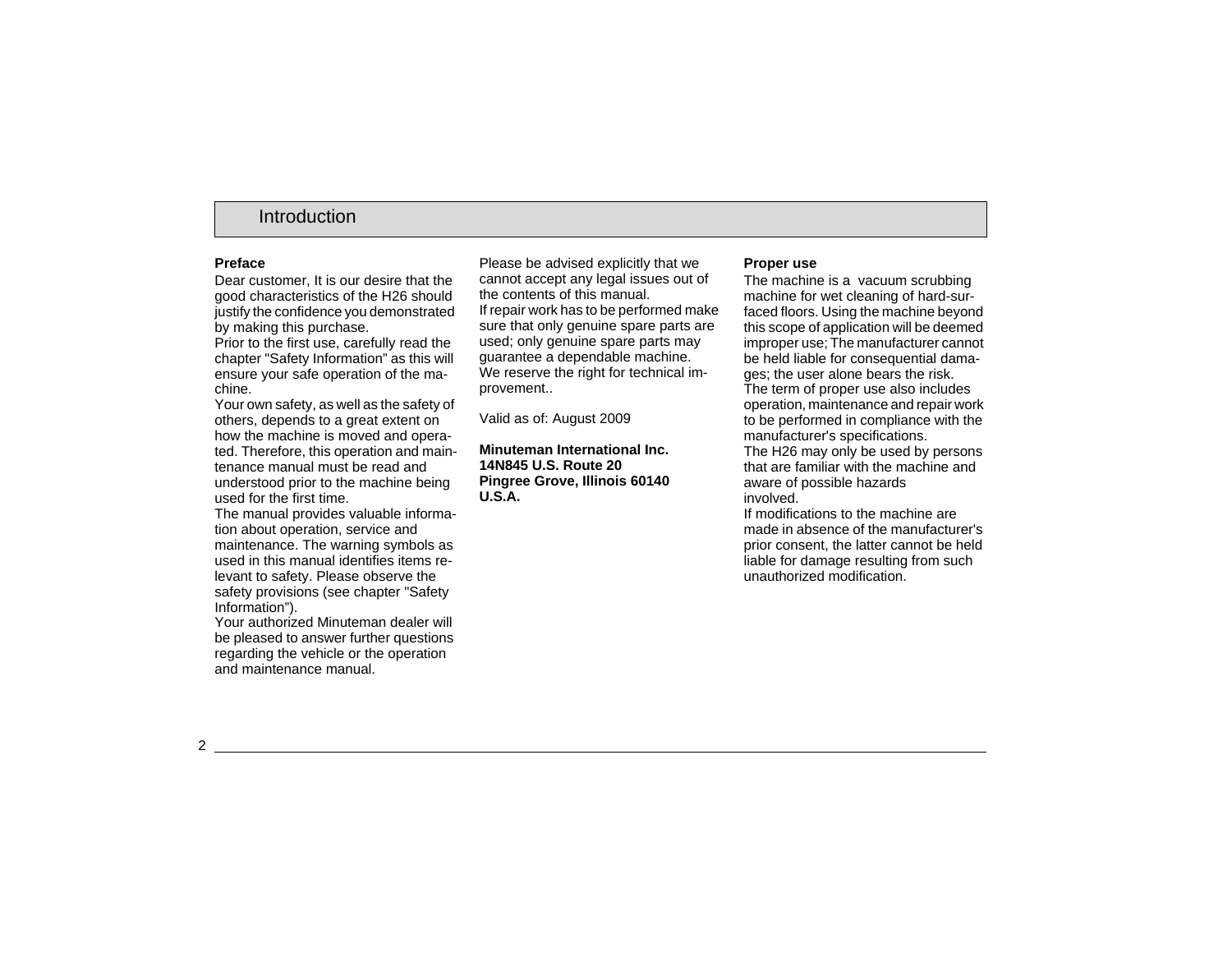### Introduction

#### **Notes on warranty**

The terms of the sales contract apply. Damages are not subject to warranty if they are due to non-compliance with the maintenance and service provisions. The maintenance work has to be performed by an authorized Minuteman service center and confirmed in the "Maintenance certificate" which is the

warranty document.

The following is excluded from warranty: fuses, natural wear, damages caused by overload, inexpert handling and unauthorized modification of the machine. Moreover, any claim for warranty cannot be accepted if damages of the machine are caused by fitting parts or accessories without Minuteman's prior and explicit consent or by non-compliance with the maintenance instructions.

#### **Acceptance of the machine**

Upon arrival, check machine for possible damages in transit. Follow unpacking instructions on shipping pallet. Each unit has been tested and throughly inspected before shipment. Any damage is the responsibility of the delivery carrier who should be notified immediately.

**Minuteman International Inc.14N845 U.S. Route 20Pingree Grove, Illinois 60140 U.S.A.**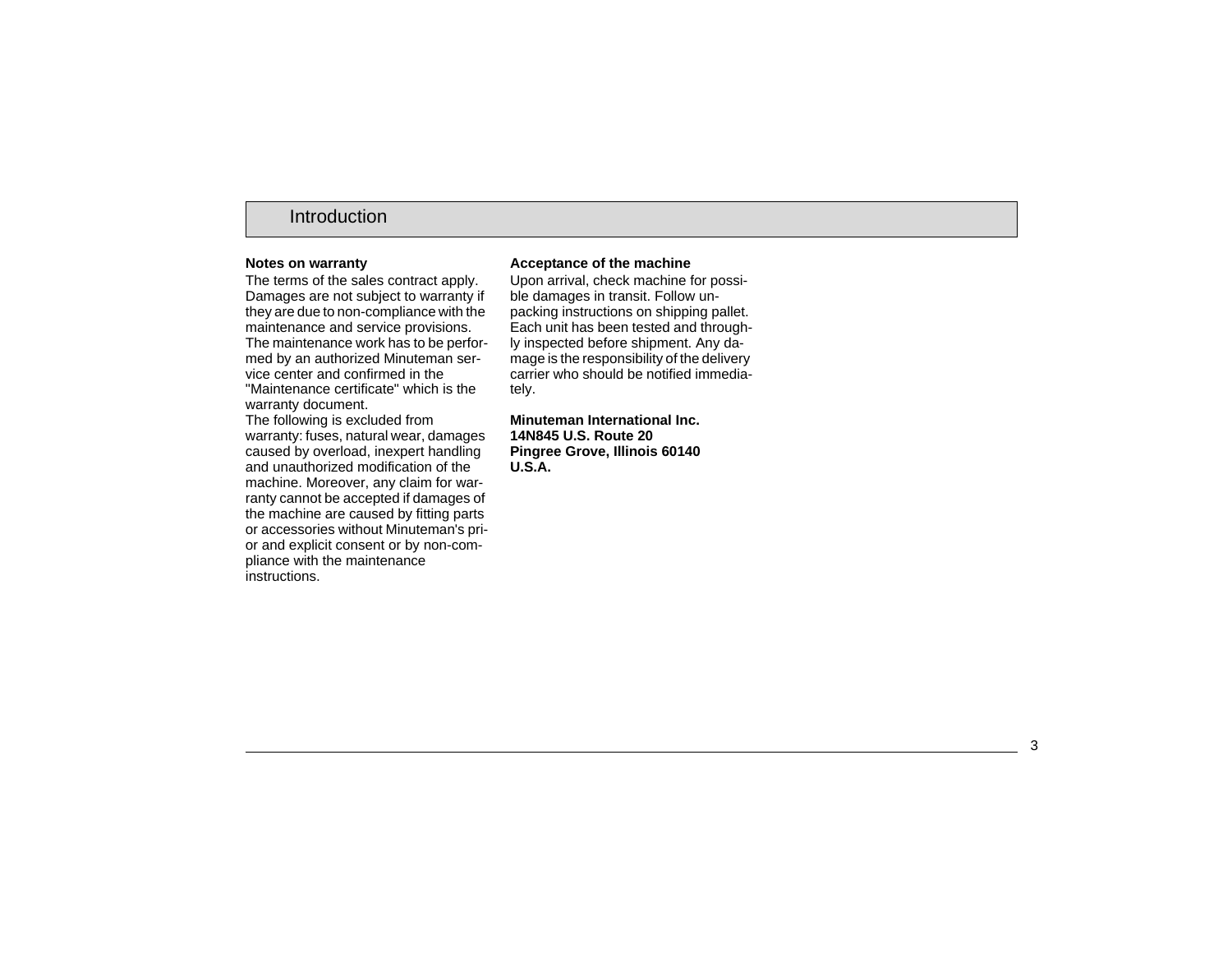### Table of Content

|              | Introduction $\ldots \ldots \ldots$<br>Preface2 |
|--------------|-------------------------------------------------|
|              |                                                 |
|              | Proper use $\ldots \ldots \ldots \ldots 2$      |
|              | Notes on warranty  3                            |
|              | Acceptance of the machine 3                     |
| 1            | Safety information 5                            |
| 1.1          | Safety and Warning Symbols. 5                   |
| 1.2          | General Provisions 6                            |
| 1.3          | Provisions for Operation. 6                     |
| 1.4          | Maintenance instructions 7                      |
| 1.5          | Specific Hazards  8                             |
| 1.6          | Information for Protection of                   |
|              | Environment 8                                   |
| 1.7          | Labels at the Machine  9                        |
| $\mathbf{2}$ | First Operation 10                              |
| 2.1          | $Instruction. 10$                               |
| 2.2          | Initial charging procedure 10                   |
| 2.3          | Before Taking into Operation 10                 |
| 2.4          | Start Machine 10                                |
|              |                                                 |
| 2.5          | Operation 11                                    |
| 2.6          | Stop Machine 11                                 |
| 2.7          |                                                 |

| 3                 | Operation  12               |
|-------------------|-----------------------------|
| 3.1               | Method of Operation  12     |
| 3.1.1             | Brush Deck. 12              |
| 3.1.2             | Solution Tank 12            |
| 3.1.3             | Squeegee 13                 |
| 3.1.4             | Recovery Tank 13            |
| 3.1.5             | Traction Drive 13           |
| 3.1.6             | Batteries and Charger 13    |
| 3.1.7             | Options. 13                 |
| 3.2               | Operating and Indicating    |
|                   | Elements 14                 |
| 3.2.1             | Operating Panel 14          |
|                   |                             |
| 3.2.2             | At the Machine 16           |
| 4                 | Technical Data 18           |
| 5                 | Maintenance and Care 20     |
|                   | Minuteman System Mainte-    |
| 5.1               | nance 20                    |
|                   | Maintenance Document 21     |
|                   | Maintenance Schedule 22     |
| 5.2<br>5.3<br>5.4 | Battery Systems 26          |
| 5.4.1             | Charge Batteries 27         |
| 5.4.2             | Low Discharge Signal sender |

| 5.4.3 | Maintenance of Drive      |
|-------|---------------------------|
|       | Batteries 27              |
| 5.4.4 | Remove Batteries. 27      |
| 5.4.5 | Install Batteries. 27     |
| 5.4.6 | Disposal of Batteries 27  |
| 5.5   | Solution Tank 28          |
| 5.5.1 | Fill Solution Tank 29     |
| 5.5.2 | Empty Solution Tank  29   |
| 5.5.3 | Clean Solution Filter. 29 |
| 5.6   | Recovery Tank 30          |
| 5.6.1 | Empty Recovery Tank 31    |
| 5.6.2 | Clean Recovery Tank. 31   |
| 5.6.3 | Clean Suction Filter 31   |
| 5.7   | Disc Brush Deck. 32       |
| 5.7.1 | Clean Brushes 32          |
| 5.7.2 | Change Brushes 32         |
| 5.7.3 | Change Roller Bumper. 32  |
| 5.7.4 | Change Sealing Strip 32   |
| 5.8   | Squeegee 33               |
| 5.8.1 | Clean Squeegee 33         |
| 5.8.2 | Change Squeegee Blades 33 |
| 5.8.3 | Adjust Squeegee Blades 34 |
|       |                           |

### **Minuteman Limited**

| Warranty 37 |  |  |  |  |  |  |  |  |  |  |  |  |  |  |  |  |
|-------------|--|--|--|--|--|--|--|--|--|--|--|--|--|--|--|--|
|-------------|--|--|--|--|--|--|--|--|--|--|--|--|--|--|--|--|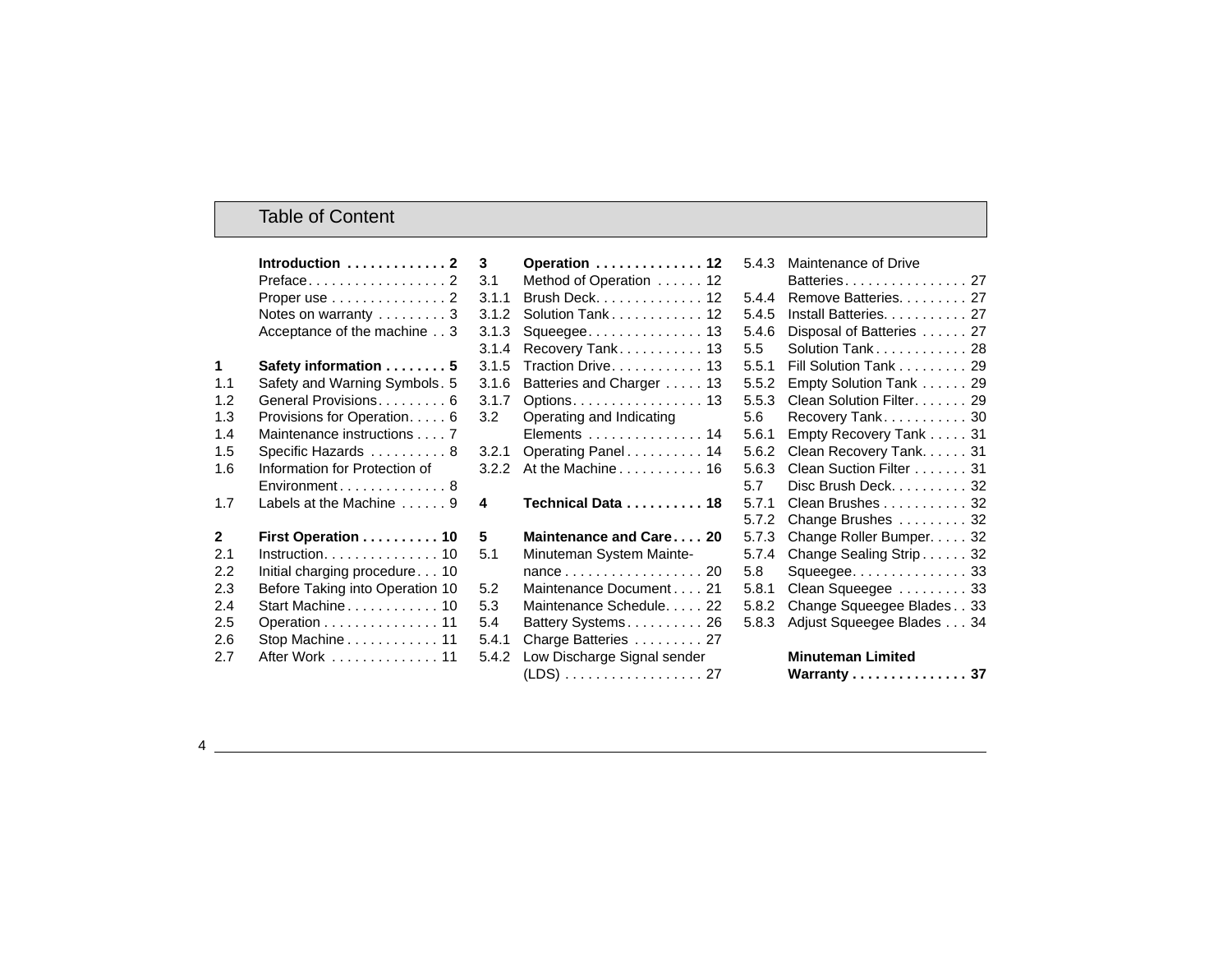### **1.1 Safety and Warning Symbols**

All paragraphs in this manual referring to your personal safety, the safety of your machine and the environment protection are attributed one of the following warning symbols:

| <b>Safety Symbols</b> |               | Description                                                                                      |
|-----------------------|---------------|--------------------------------------------------------------------------------------------------|
| WARNING               |               | Indicates a hazardous situation which could result in death or serious injury.                   |
| <b>NOTICE</b>         | <b>NOTICE</b> | Indicates a potentially hazardous situation which may result in equipment or<br>property damage. |

| <b>Additional Symbols</b> |   | Description                                                                                         |
|---------------------------|---|-----------------------------------------------------------------------------------------------------|
| Ecological hazard         | ₩ | Indicates the use of substances representing an inherent danger to the health<br>of the environment |
| Note                      | 隐 | Indicates important or additional information.                                                      |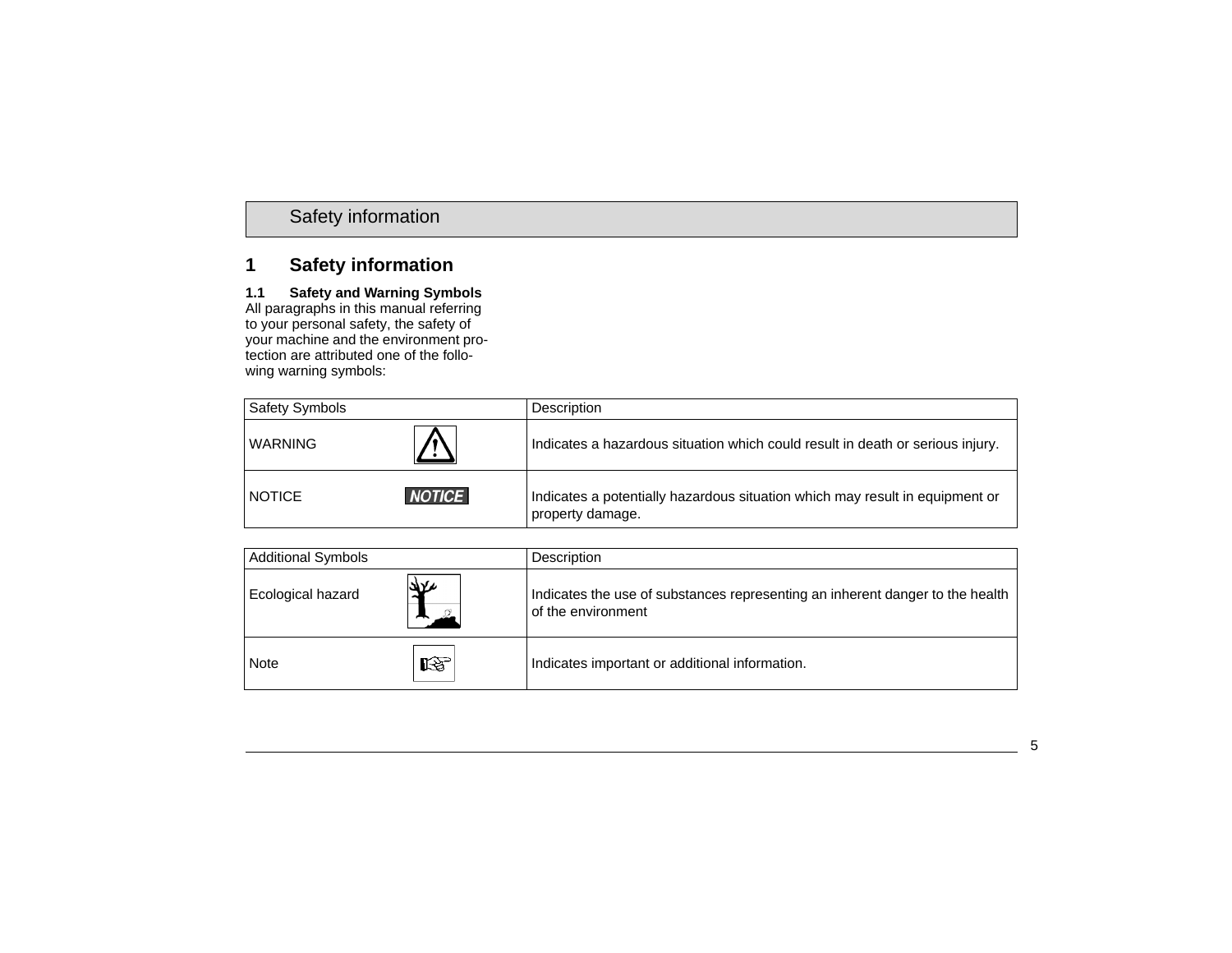### **1.2 General Provisions**

- Apart from the provisions contained in this instruction manual, the general safety provisions and the accident prevention regulations as imposed by law have to be complied with.
- • Before taking your machine into operation, carefully read the instruction manual as well as other separate instructions for accessories or attached implements and comply with all points mentioned there during work.
- Persons being trained by qualified Minuteman technicians only are authorized to operate, service and repair the machine.
- You are advised to thoroughly study the safety instructions since precise knowledge helps prevent errors during machine operation and thus guarantee proper use of the machine.
- • The operating instructions have to be at hand at the place of use of the machine, and therefore have to be kept readily available at the machine.
- When selling or letting the machine for rent, hand out these documents

to the new owner/operator and have the transfer certified!

- The warning and instruction plates attached to the machine contain valuable advice about safe operation. Immediately replace incomplete or illegible labels.
- As far as safety standards are concerned, use only genuine spare parts!

### **1.3 Provisions for Operation**

- • Before first operation of the machine, fully charge the battery with an initial charging procedure and comply with the operating instructions of the charger as well as with those of the battery manufacturer. Minuteman cannot be held liable for damages resulting from an insufficient initial charge.
- • Before taking into operation, check the machine for operational safety! Immediately repair any malfunctions!
- • It is indispensable for the operator to get acquainted with all attached implements and controls as well as with their function before operation begins. Once you have started to work, no time will be left to do so!
- • When working with the machine use firm and skid proof shoes.
- • The machine may be used only on such surfaces clearly specified by the owner or his authorized representative.
- When working with the machine, pay strict attention to any persons in the close vicinity.
- Start moving immediately after brush deck has switch on otherwise the brush might leave traces on the floor. Lift the brush head before moving over obstacles (doorsteps).
- •Only fold open empty recovery tank.
- • Use only cleaning agents suitable for automatic machines (low-foaming) and comply with the instructions for use, disposal and with the warning information specified by the cleaning agent's manufacturer.
- The machine is not designed for collecting hazardous, flammable or explosive dusts or substances.
- Usage of the machine in explosive areas is prohibited.
- Remove the key to avoid unauthorized use of the machine.
- Before transporting the machine, lift the squeegee and the brush deck.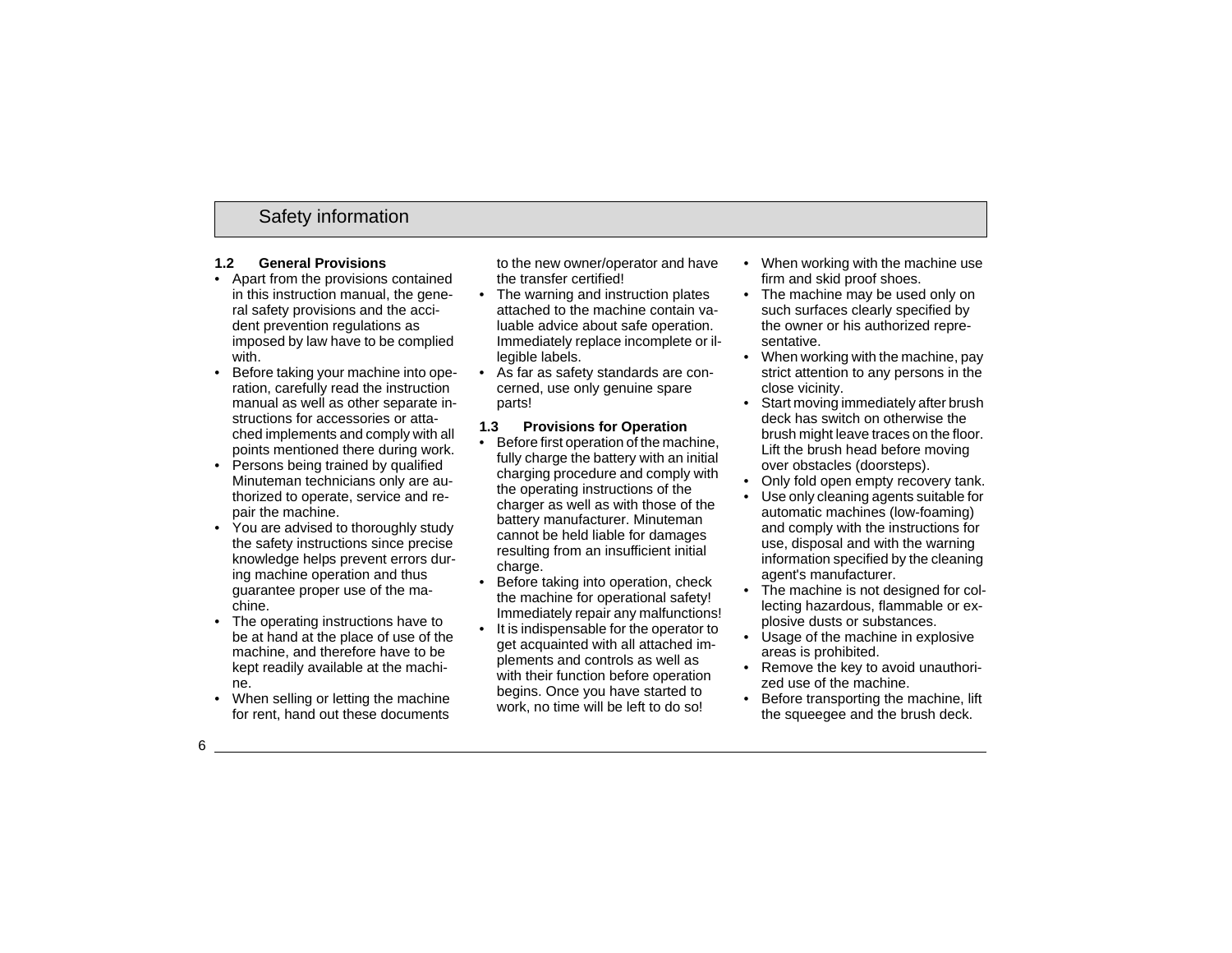Adapt driving habits to local conditions.

• The machine may be used only for operation on flat floors with a maximum inclination of up to 2 %.

### **1.4 Maintenance instructions**

- The daily and weekly maintenance and repair task must be performed by a qualified operator. For further maintenance and repair work please contact your local Minuteman service center.
- Observe the maintenance activities and intervals set out in the instruction manual.
- Maintenance and repair work may be carried out only by means of appropriate tools.
- Have the machine checked for safe condition by an expert at regular intervals (recommendation: at least once yearly) as well as after modifications or repair.
- Spare parts have to equal the technical requirements as specified by the manufacturer! Genuine spare parts guarantee compliance with these requirements.
- Switch off the engine and remove

the key before inspecting the machine or performing any maintenance work.

- To prevent the machine from being used by unauthorized persons, the control key must be removed.
- • When performing work at the electrical system, be sure to disconnect the battery plug.
- • Make sure to protect the recovery tank against accidental closing or tilting down before working in the area of a lifted tank lid.
- • Do not clean the electrical parts by means of high-pressure cleaning equipment.
- The use of aggressive detergents is prohibited.
- Let the machine dry after cleaning. Do not stroe the machine with liquid remaining in the tanks
- All protective devices must be in place before operating the machine.

#### **1.5 Specific Hazards Electric system**

- Only use genuine fuses with specified ratings.
- In case of malfunction of the electric system, shut the machine down im-

mediately and have it serviced.

- Only qualified personnel are authori sed to work on the electrical system and only according to electro-techni cal rules.
- Inspect/check the electrical equip ment of the machine at regular inter-<br>valls. Clear up any defects immediately, such as loose connections or damaged cables..

### **Battery**

- Observe the operating instructions of the battery manufacturer.
- Never place metal objects or tools on batteries short-circuit hazard!
- Due to alteration of the center of gra vity, only use batteries as released and at the prescribed position only.
- Charge batteries only in areas with sufficient ventilation. – Explosion hazard!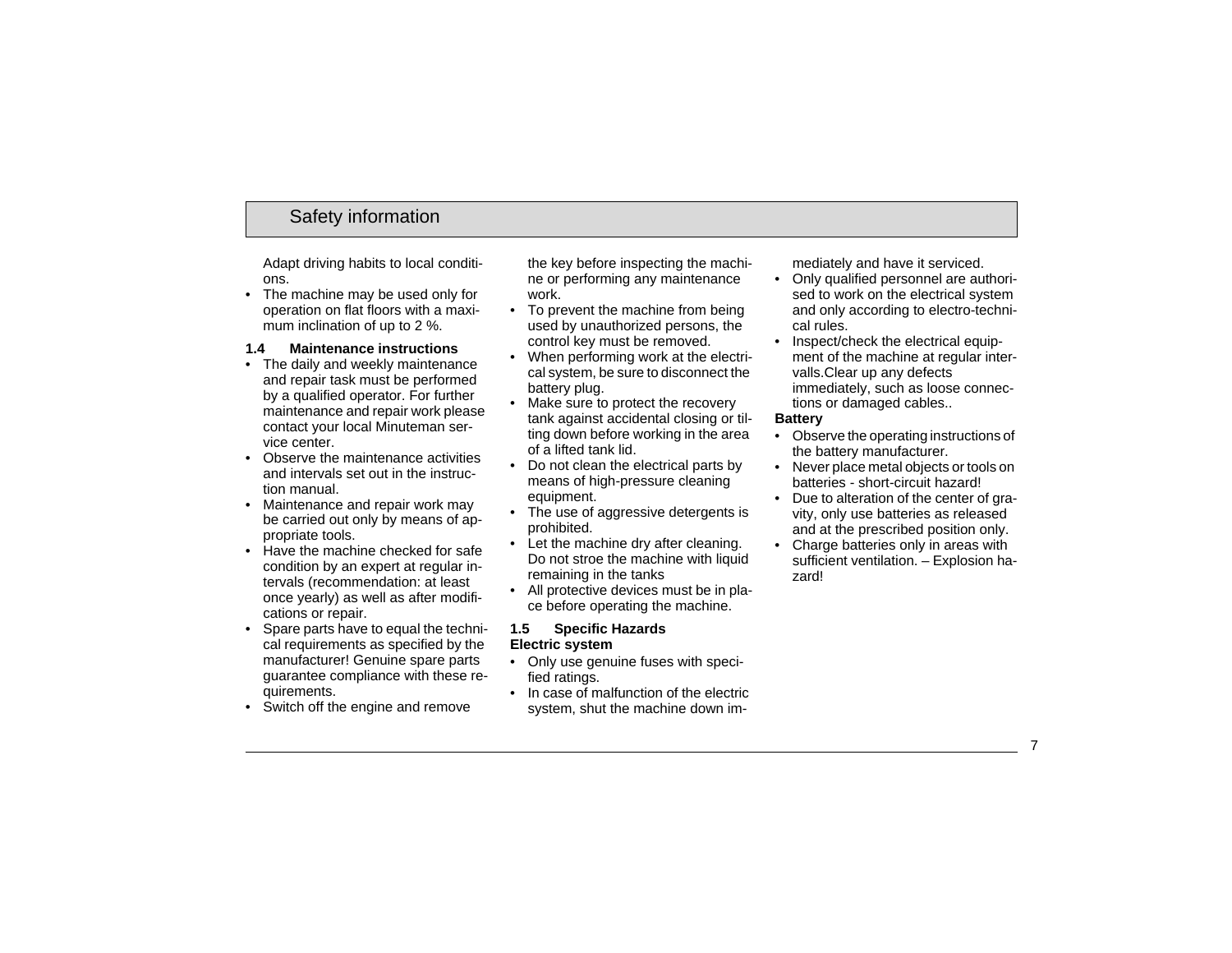#### **1.6 Information for Protection of Environment**

- Observe the legal directives and local regulations for disposal of detergents.
- Used batteries labelled as recyclable contain reusable economic goods. These batteries must not be added to the normal waste.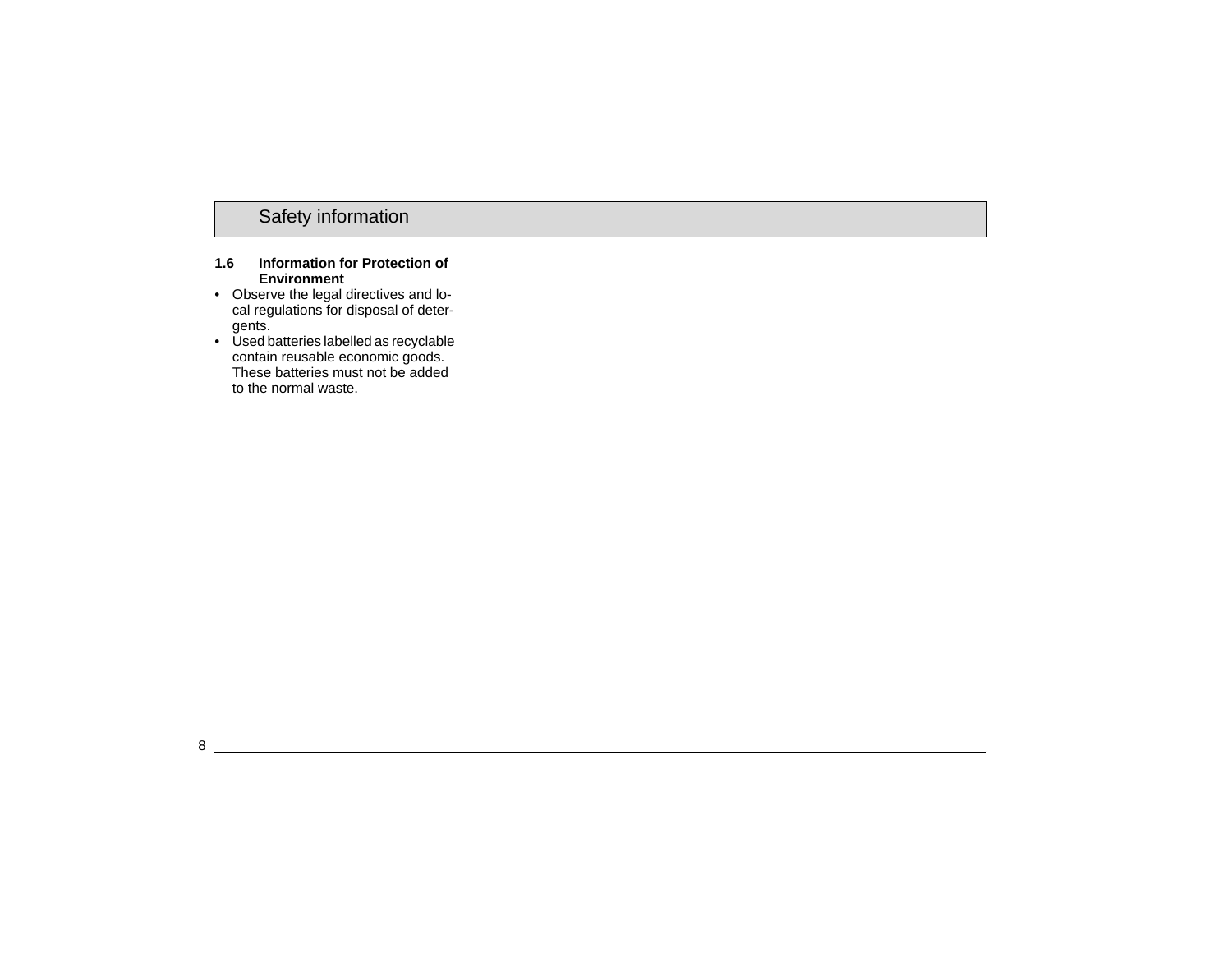### **1.7 Labels at the Machine**

The following safety and information labels are legibly attached to the machine. Replace missing or illegible labels immediately.

Minuteman nameplate (Fig. 1/1)



Machine identification number (Fig. 1/2)

|                     | ¶inuteman<br>c<br>Member of the Hako Group<br>Minuteman Inc., 111 South Rohlwing Road Addison, IL 60101 USA<br>Made in |
|---------------------|------------------------------------------------------------------------------------------------------------------------|
| Model<br>Serial No. |                                                                                                                        |
|                     | Total weight kg/ (b)                                                                                                   |

Recovery tank drain hose (Fig. 1/3)



 $A =$  Read and observe the instruction manual

 $B =$  Maximum inclination of 2 %

 $C = Do$  not clean the machine by means of high-pressure cleaning equipment



Inflation pressure (Fig. 1/4) 65 psi

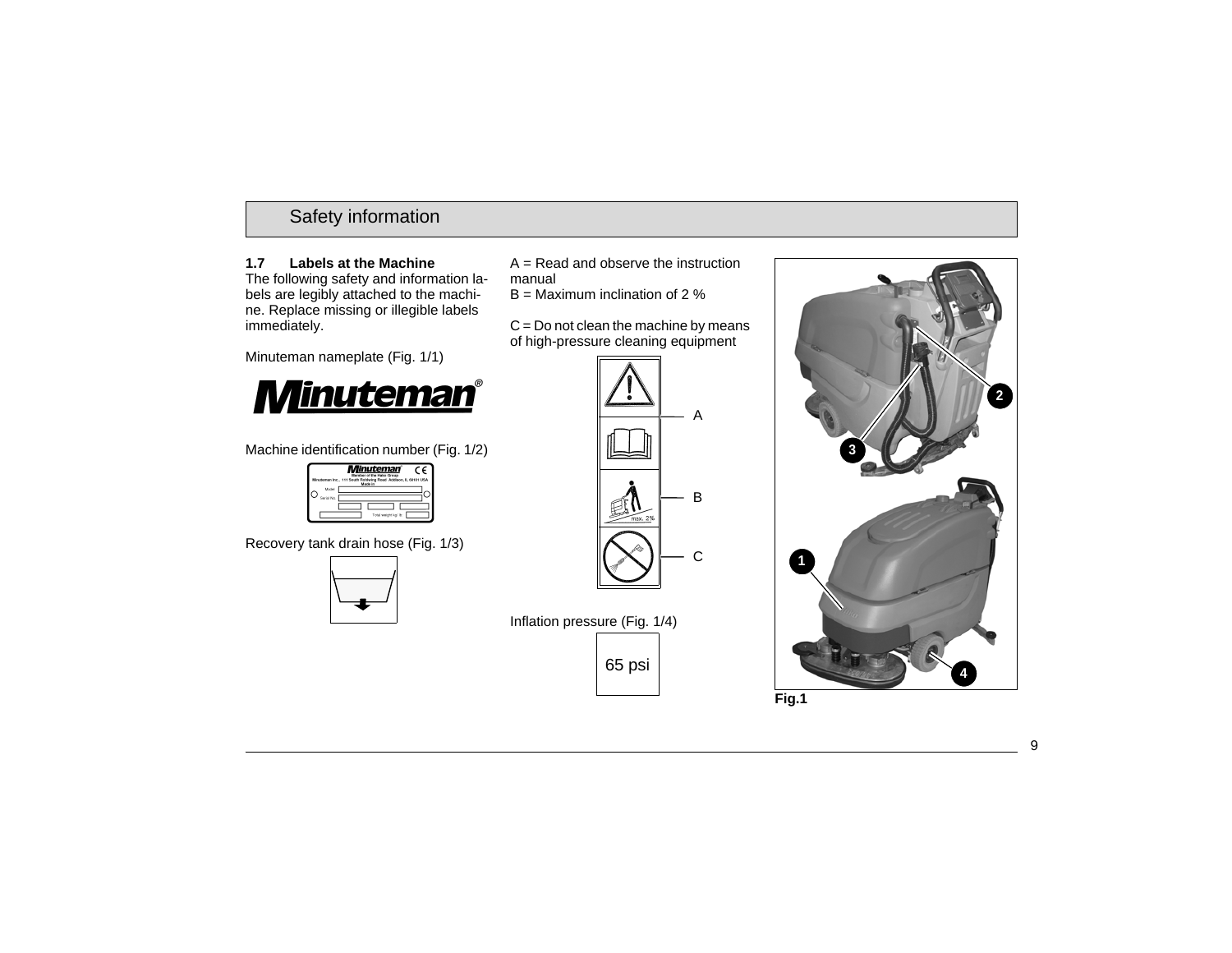**1.8**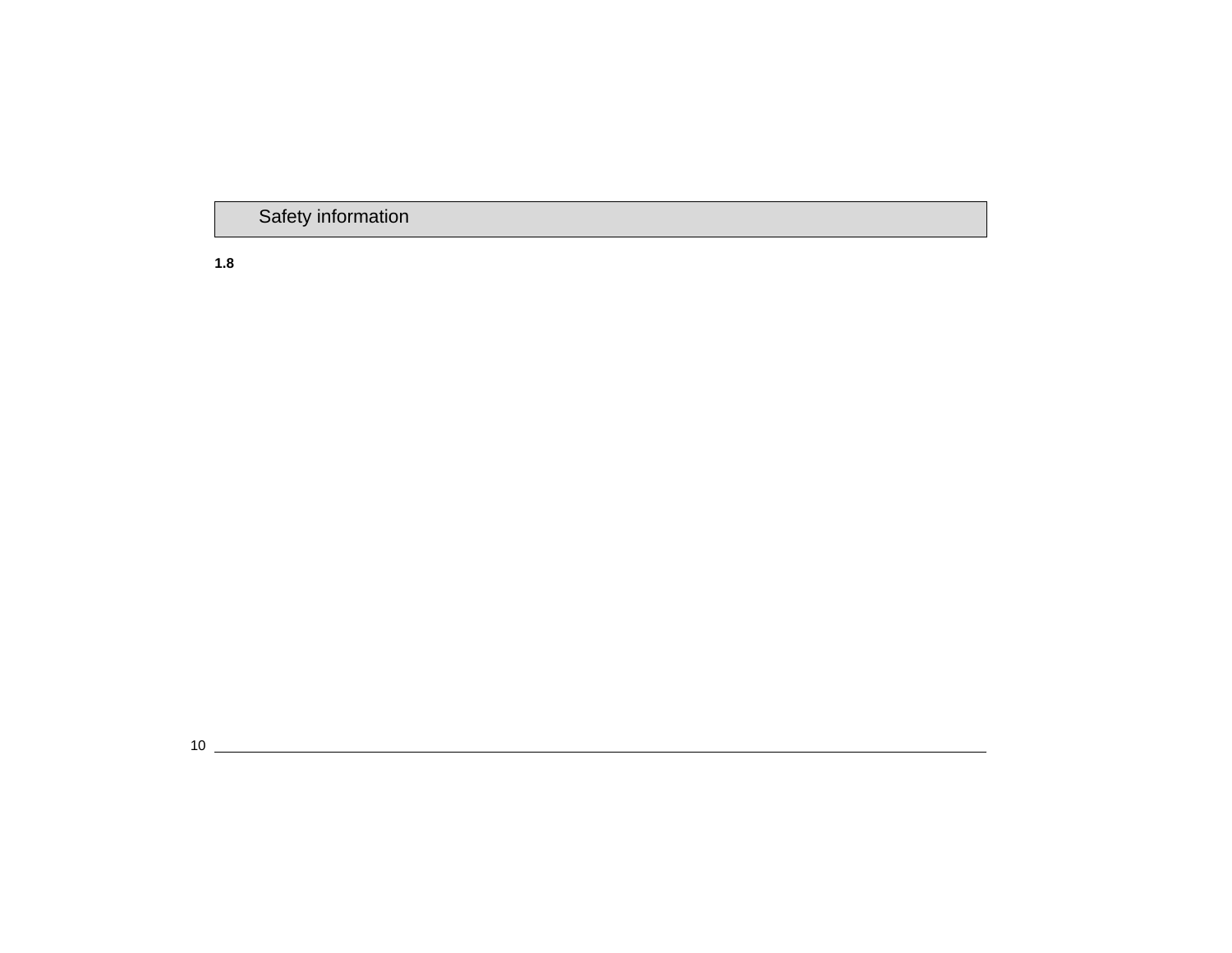# First Operation

# **2 First Operation**

### **2.1 Instruction**

 Only persons trained by qualified Minuteman technicians are authorized to operate, service and repair the machine. Operators must read and understand this manual before operating or maintaining this machine.

#### **2.2 Initial charging procedure**

**NOTICE** Before first operation of the machine, fully charge the battery with an initial charging procedure and comply with the operating instructions of the charger as well as with those of the battery manufacturer. Minuteman cannot be held liable for damages resulting from an insufficient initial charge.

**2.3 Before Putting into Operation**

Complete the following inspections before taking the machine into operation:

- 1. Check the area around the machine for signs of leakage. Hoses, lines and tanks must be free from any leakage or damage.
- 2. Install brushes and squeegee, see

maintenance chapter.

- 3. Install batteries and connect battery plug, see maintenance chapter.
- 4. Check battery charge and recharge if required. An initial charge is required before first operation of the machine.
- 5. Empty recovery tank and clean it if required, see maintenance chapter.
- 6. Refill solution tank and add cleaning agent according to the manufacturer's recommendations.
- **NOTICE** Use only cleaning agents suitable for automatic machines (low-foaming) and comply with the instructions for use, disposal and with the warning information specified by the cleaning agent's manufacturer.

### **2.4 Start Machine**

Proceed with the following to set the machine to operating mode:

- Disconnect mains plug of the charger from outlet and fasten to holder.
- Switch on machine by actuation of key switch from position (0) to position (1).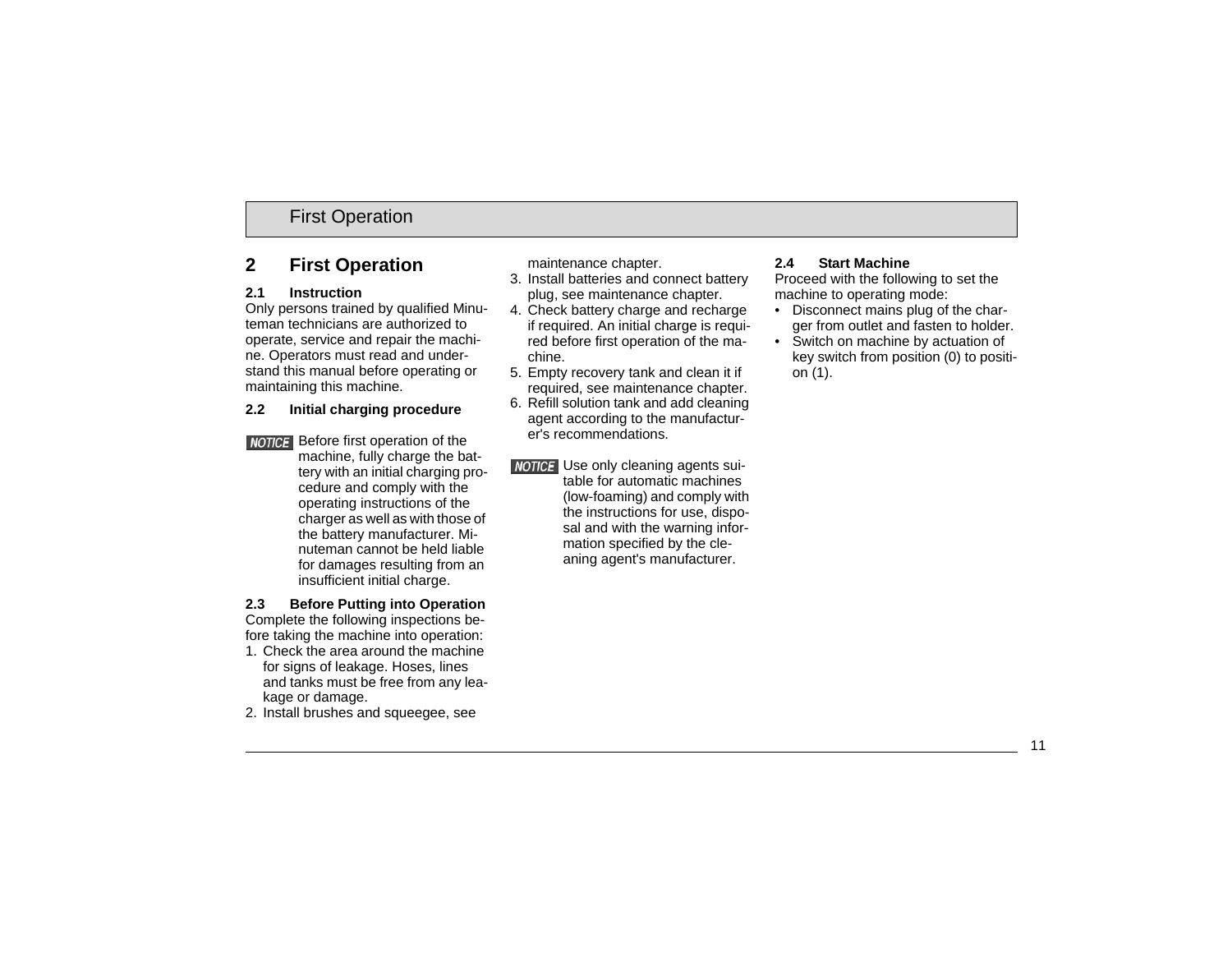# First Operation

#### **2.5 Operation**

- 1. Switch on the machine.
- 2. Use lever (Fig5/4) to lower squeegee. Vacuum motor switches on automatically.
- 3. Use solution control (Fig5/3) to set the desired flow rate.
- 4. Use pedal (Fig5/1) to lower brush deck. The solution supply switches on automatically.
- 5. Use speed control knob (Fig.4/9b) to adjust work speed. Use the direction switch (Fig.4/9a) to select forward or reverse. Pull the bail handle (Fig.4/ 9c) to start moving.
- **NOTICE** Start moving machine immediately after switching on the brush deck, otherwise the brushes leave traces on the floor. Lift brush deck before passing over steps and other obstacles.

### **2.6 Stop Machine**

When the bail handle is released it automatically returns to the neutral position. The machine stops. Secure the machine against unintentional movements or against being started.

### **2.7 After Work**

- 1. Move machine to a suitable site for maintenance.
- 2. Stop machine, lift squeegee and brush deck and remove the key.
- 3. Empty and clean recovery tank.



Observe the legal directives and local regulations for disposal of detergents.

- 4. Check solution filter.
- 5. Check seals and suction hose.
- 6. Check operating fluid levels, function and setting.
- 7. Charge batteries.
- 8. Clean the machine.

Empty the solution tank before shutting down the machine for a longer time.

Do not clean the electrical

parts by means of high-pressure cleaning equipment.

#### **2.8 Transporting the machine**

To transport the machine to the work area, switch it on, lift-out squeegee and brush deck, pull the bail handle start movement.

### **2.9 Tie-down points**

IWhen transporting on a vehicle or trailer, the machine has to be secured. Tie the machine down firmly by using the front eye bolts (Fig. 2/1) and the rear chassis (Fig. 2/2) as tie-down points.



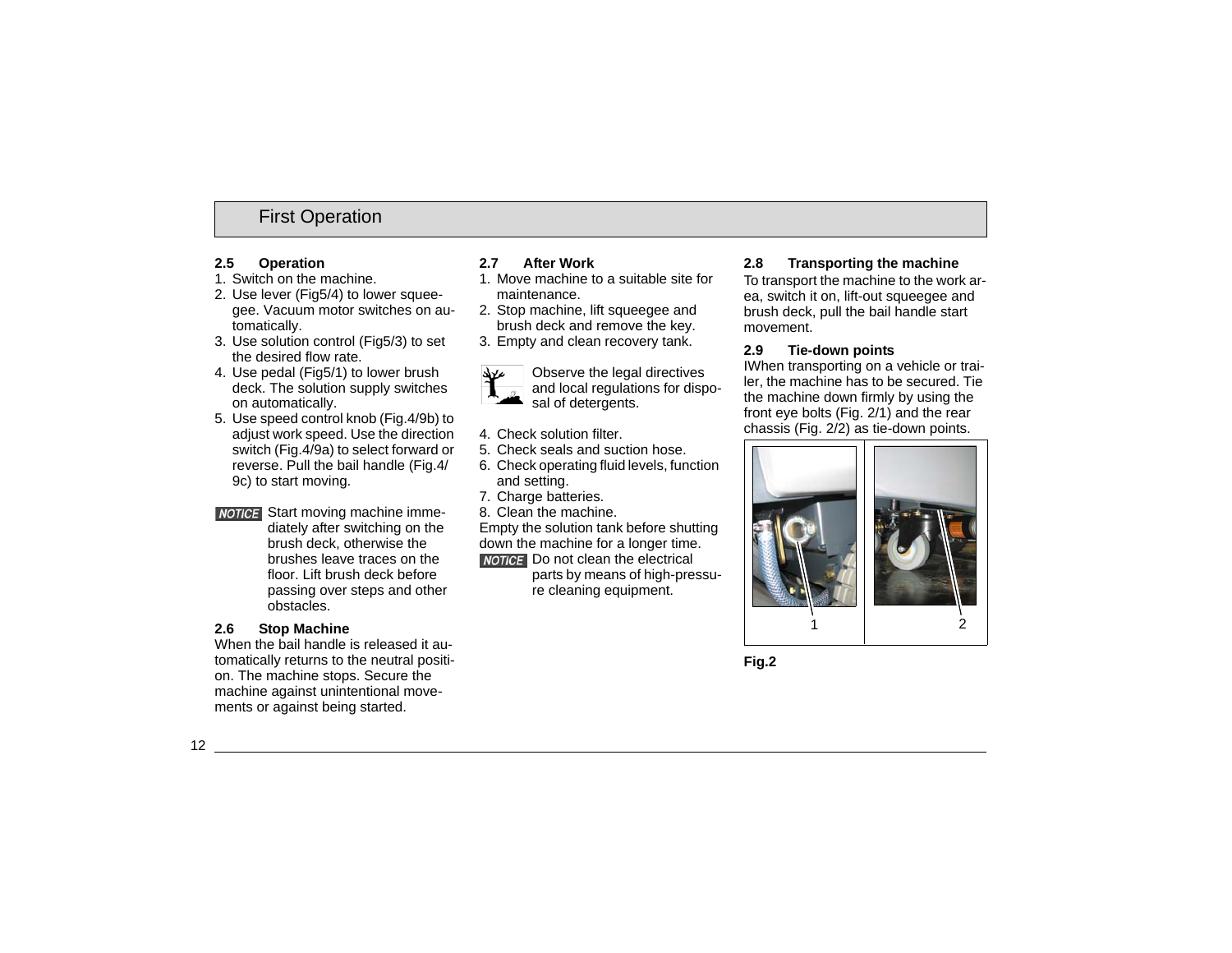# **3 Operation**

#### **3.1 Method of Operation General**

The E 26 is a vacuum scrubbing machine for wet cleaning of hard-surfaced floors.

### **3.1.1 Brush Deck**

Lower brush deck (Fig. 3/1) via pedal before scrubbing. The brushes rotate and water supply switches on automatically. When the machines stopped, brushes and water supply switch off automatically.

### **3.1.2 Solution Tank**

Fill the solution tank (Fig. 3/2) after removing the cover. The solution tank holds 18.5 gallons and the filling level can be checked visually (through transparent hose). Regulation of water amount is available via solution control.

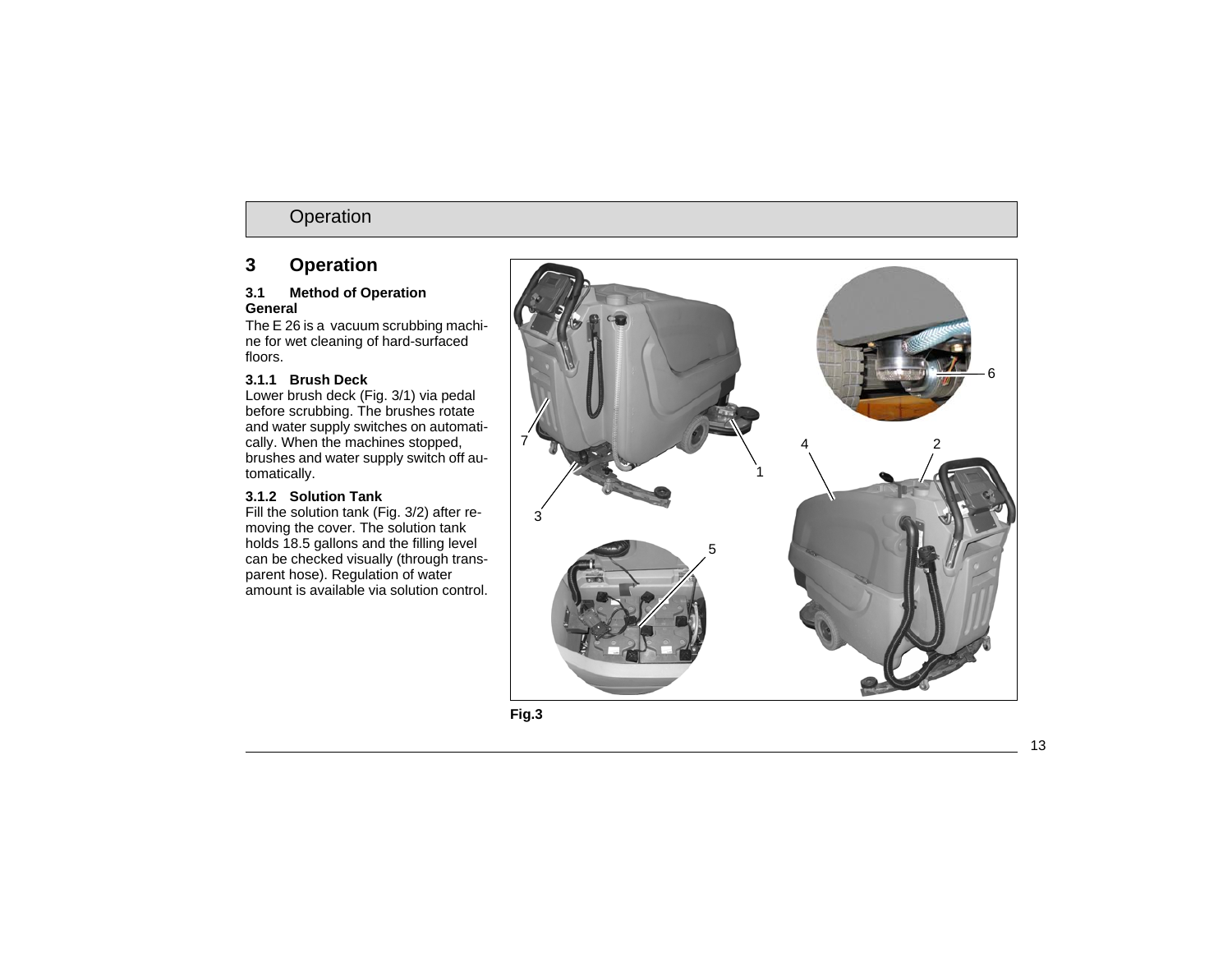### **3.1.3 Squeegee**

The movable squeegee (Fig. 3/3) consists of the squeegee lift mechanism, the vacuum motor and squeegee blades. The soiled water is wiped from the floor by means of squeegee blades. Squeegee is lowered via hand lever. Simultaneously, the vacuum motor switches on. The vacuum motor works independent of direction of travel and even if the machine stops. Second actuation of the hand lever lifts the squeegee up again and vacuum is automatically switched off with a delay of 15 seconds.

### **3.1.4 Recovery Tank**

The soiled water is taken from squeegee to the recovery tank (Fig. 3/4) by vacuum motor and suction hose.

### **3.1.5 Traction Drive**

The machine features a continuous traction drive (Fig. 3/6). The electronic traction drive control realises modification of travel speed, direction as well as dynamic braking.

### **3.1.6 Batteries and Charger**

The machine is equipped with 235 Ah batteries (Fig. 3/5), an automatic charger unit (Fig. 3/7) and a low discharge signal sender (LDS) for protection against low discharge.

### **3.1.7 Options**

- Extraction hose including suction pipe, joint nozzle and wet suction nozzle
- Mop holder and tool-box for cleaning utensils



Accessories such as brushes, rollers, pads, pad holder with centerlock and squeegee blades are available. Contact your Minuteman Dealer for more information.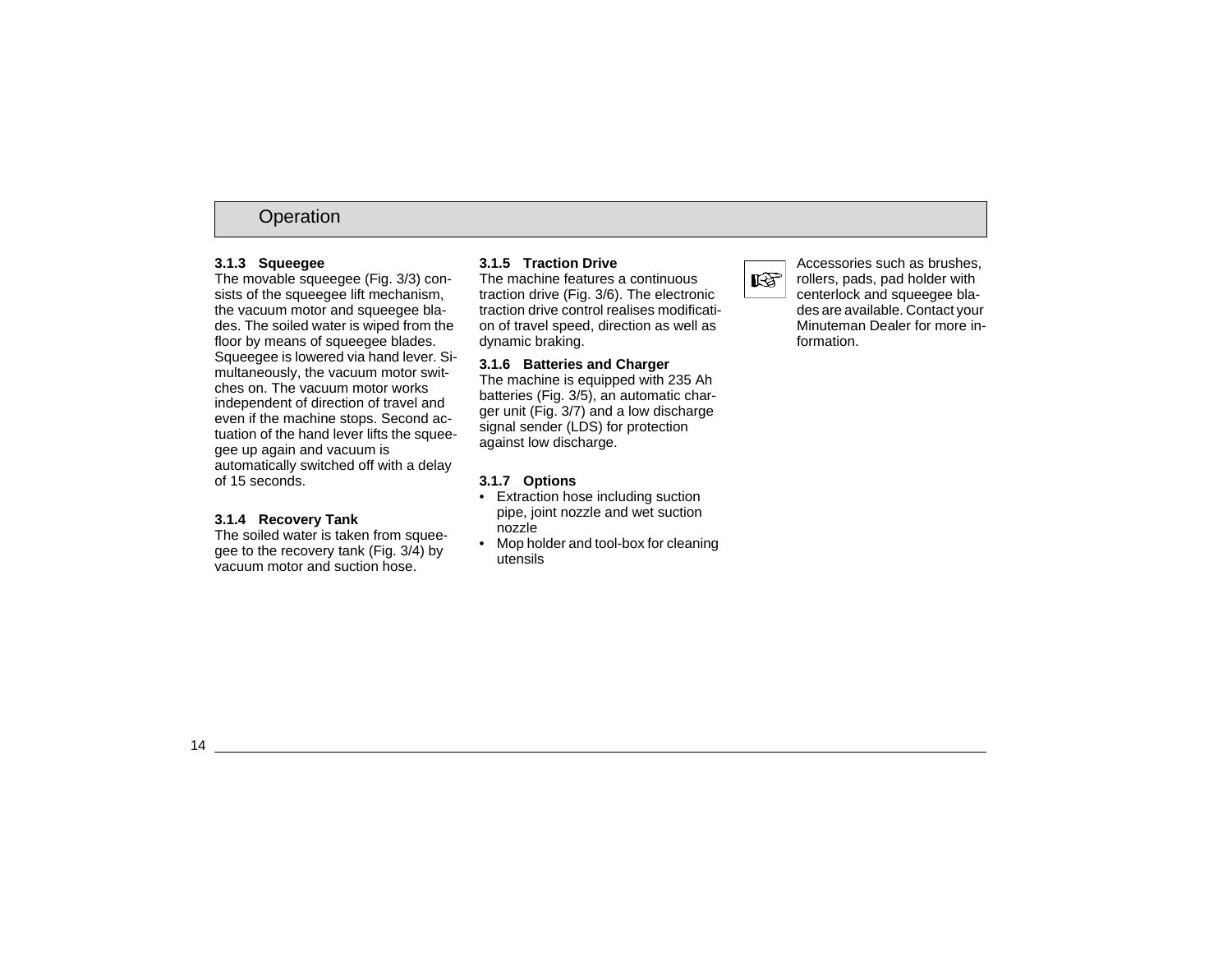#### **3.2 Operating and Indicating Elements**

### **3.2.1 Operating Panel**

- 1 Display
- 2 Key switch
- 3 Battery charge indication
- 4 LDS indicator
- 5 Symbol brush drive
- 6 Symbol vacuum motor drive
- 7 Hourmeter
- 8 Symbol service indicator
- 9 Drive direction control (9a) with speed control knob (9b) and bail handle (9c)



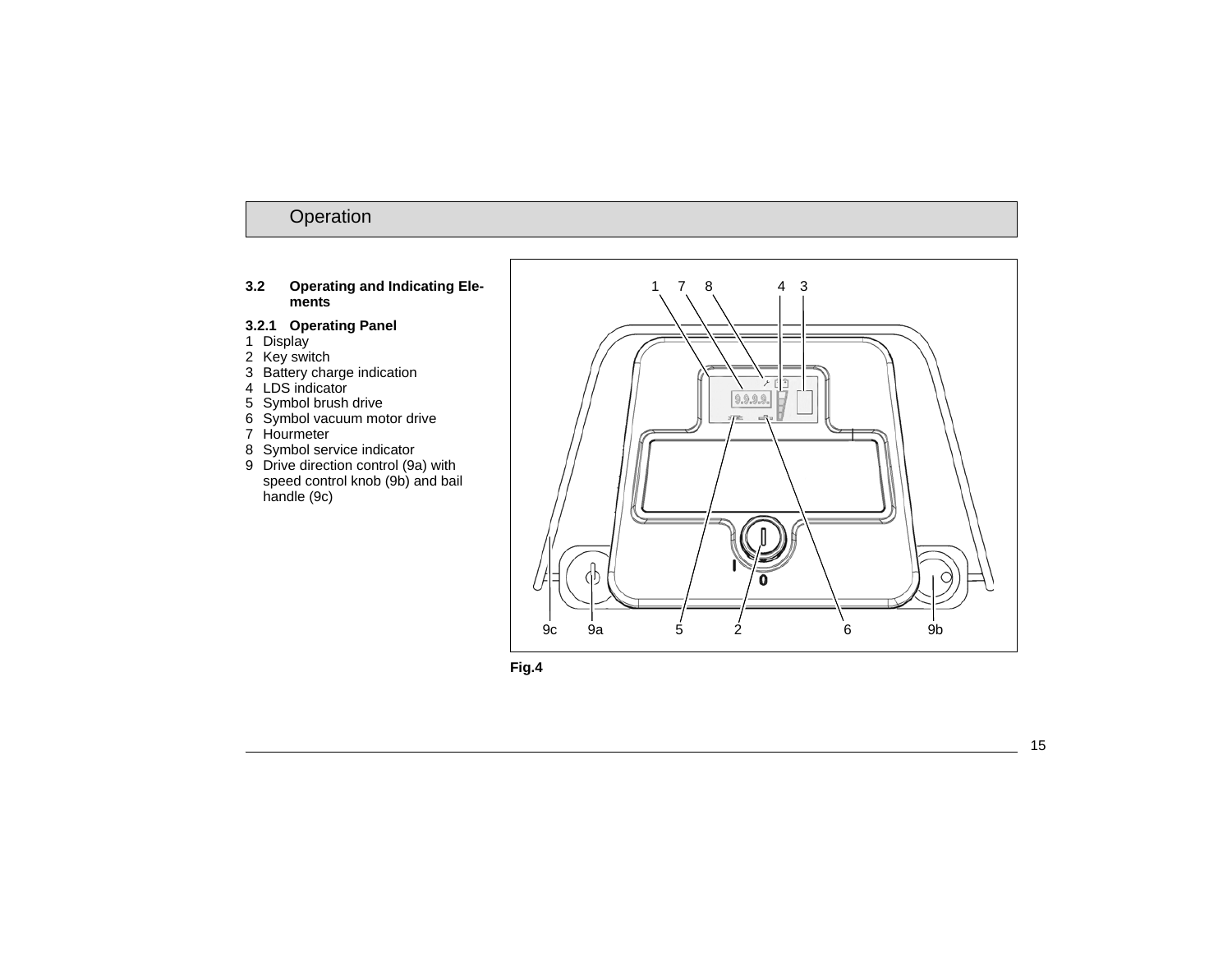### **Display (Fig. 4/1)**

This panel allows centralized monitoring of functions and detection of all available operating modes.



The key switch turns the electrical system on and off.



Remove the key to avoid unauthorized use of the machine.

**Battery charge indication (Fig. 4/3)**

Battery charge indication appears on the panel during the charging procedure and shows the current charge condition of batteries during the procedure. The following symbols appear: Battery symbol  $A <$  charge of 20 % Battery symbol  $B =$  charge of 80 % Battery symbol  $C =$  charge of 100 % Battery symbol D (flashes) = error

### **LDS indicator (Fig. 4/4)**

Upon switching on, the LDS indication is output on the panel to show the current battery charge condition during operation. Additional Information see chapter maintenance.



# **Symbol brush drive (Fig. 4/5)**

This symbol appears when brush drive is switched on.



### **Symbol vacuum motor (Fig. 4/6)**

This symbol appears when the vacuum motor is switched on.



### **Hourmeter (Fig. 4/7)**

Upon switching on, the hourmeter briefly displays the software version and the last error code. Then the current operating hour level is shown.



### **Symbol service indicator (Fig. 4/8)**

The service indicator lights after occurrence of a system error and cleaning or transporting procedure is interrupted. In addition to the service indicator, a 4-digit code is displayed on the hourmeter.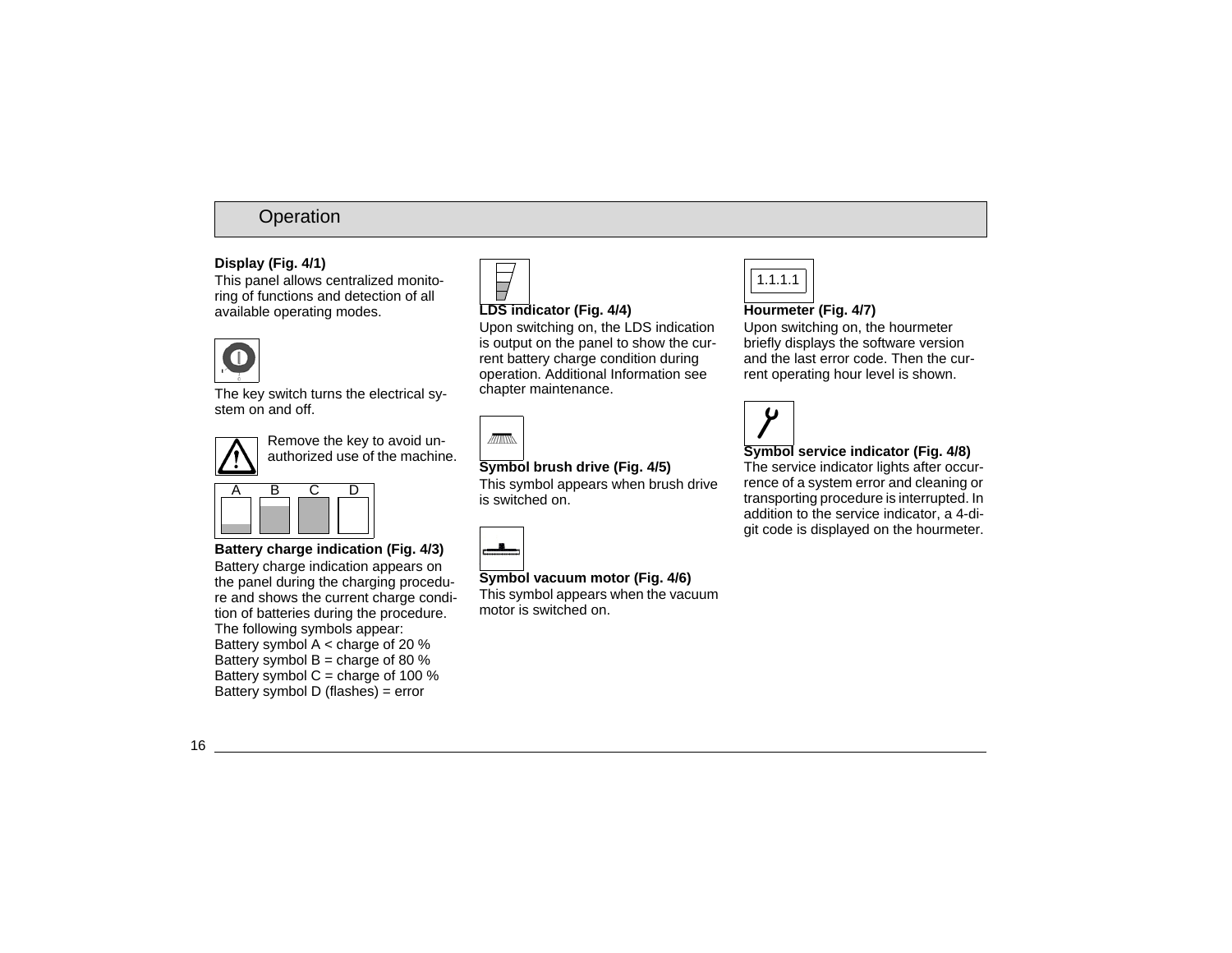### **3.2.2 At the Machine**

- Brush deck pedal
- Opening of solution tank
- Solution control
- Squeegee lever
- Solution filter
- Recovery tank drain hose
- Solution tank drain hose (Solution level indication)
- Brush ejector
- 9 Power connection charger unit



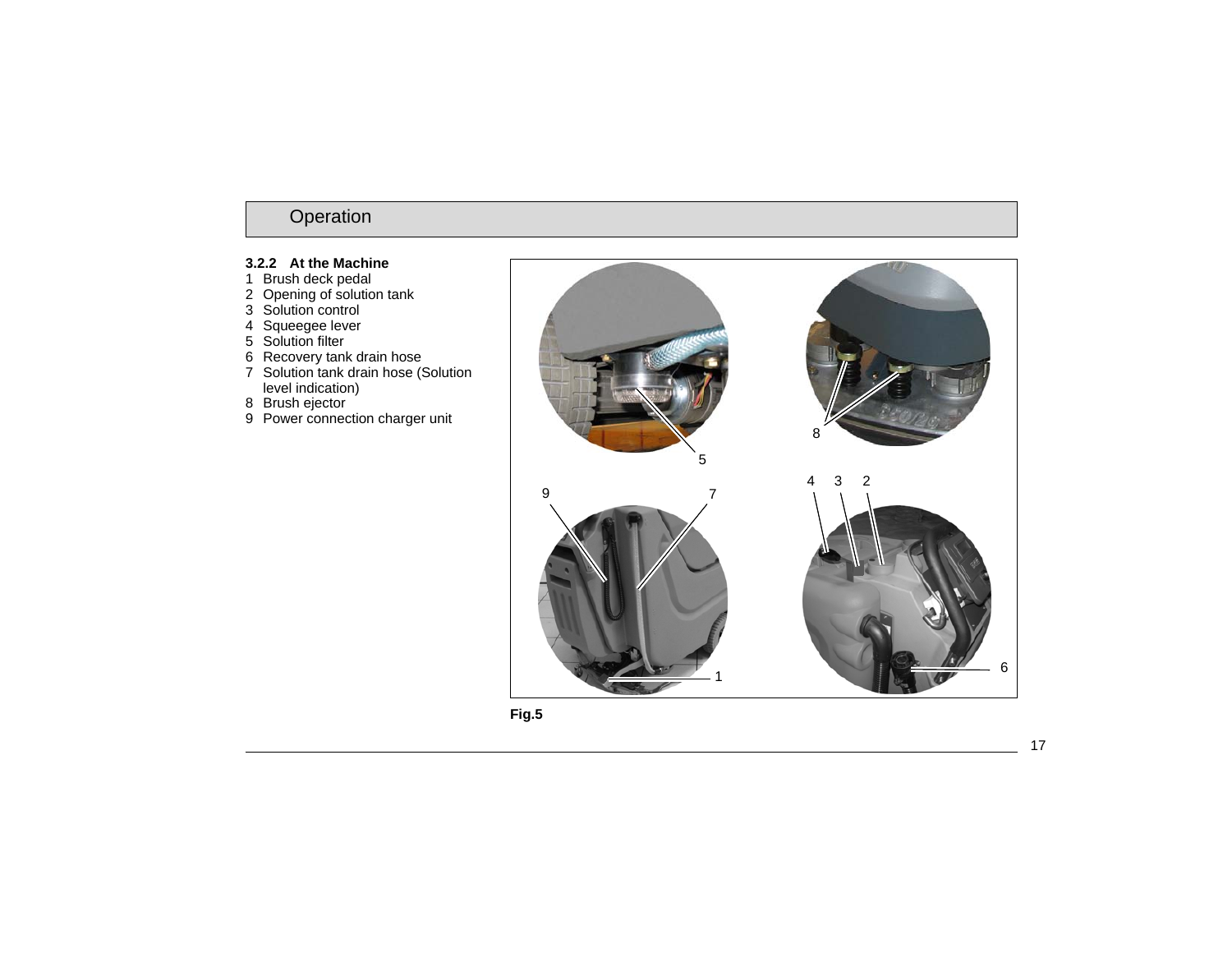#### **Drive direction control with speed control knob and bail handle (Fig. 4/ 9)**

The drive direction control (9a) is used to control the driving direction (forward or reverse). The bail handle must be pulled in order to drive. The speed can be adjusted continuously by means of the speed control knob (9c). The machine stops when the bail handle is released (deadman function).



Secure the machine against rolling away before leaving it unattended.

### **Brush deck pedal(Fig. 5/1)**

Use this pedal to lift and lower the brush deck.

### **Opening of solution tank (Fig. 5/2)**

The solution tank is filled after folding up the opening.

### **Solution control (Fig. 5/3)**

Squeegee water supply is regulated by hand valve. The solution flow can be regulated between 0 gal/min and 0.9 gal/ min.

### **Squeegee lever (Fig. 5/4)**

Use the hand lever to lift and lower the squeegee. This will deactivate or activate the vacuum motor.

### **Solution tank filter (Fig. 5/5)**

While solution flows from tank to brush deck, it is cleaned by the filter element.

#### **Recovery tank drain hose (Fig. 5/6)**

This hose allows draining the collected soiled water from the tank.

### **Solution tank drain hose (Fig. 5/7)**

This hose allows draining the solution tank.

### **Brush ejector (Fig. 5/8)**

The brush ejector makes brush removal fast and easy.

#### **Power connection (Fig. 5/9)**

The power connection supplies the charger unit with power.

**3.3**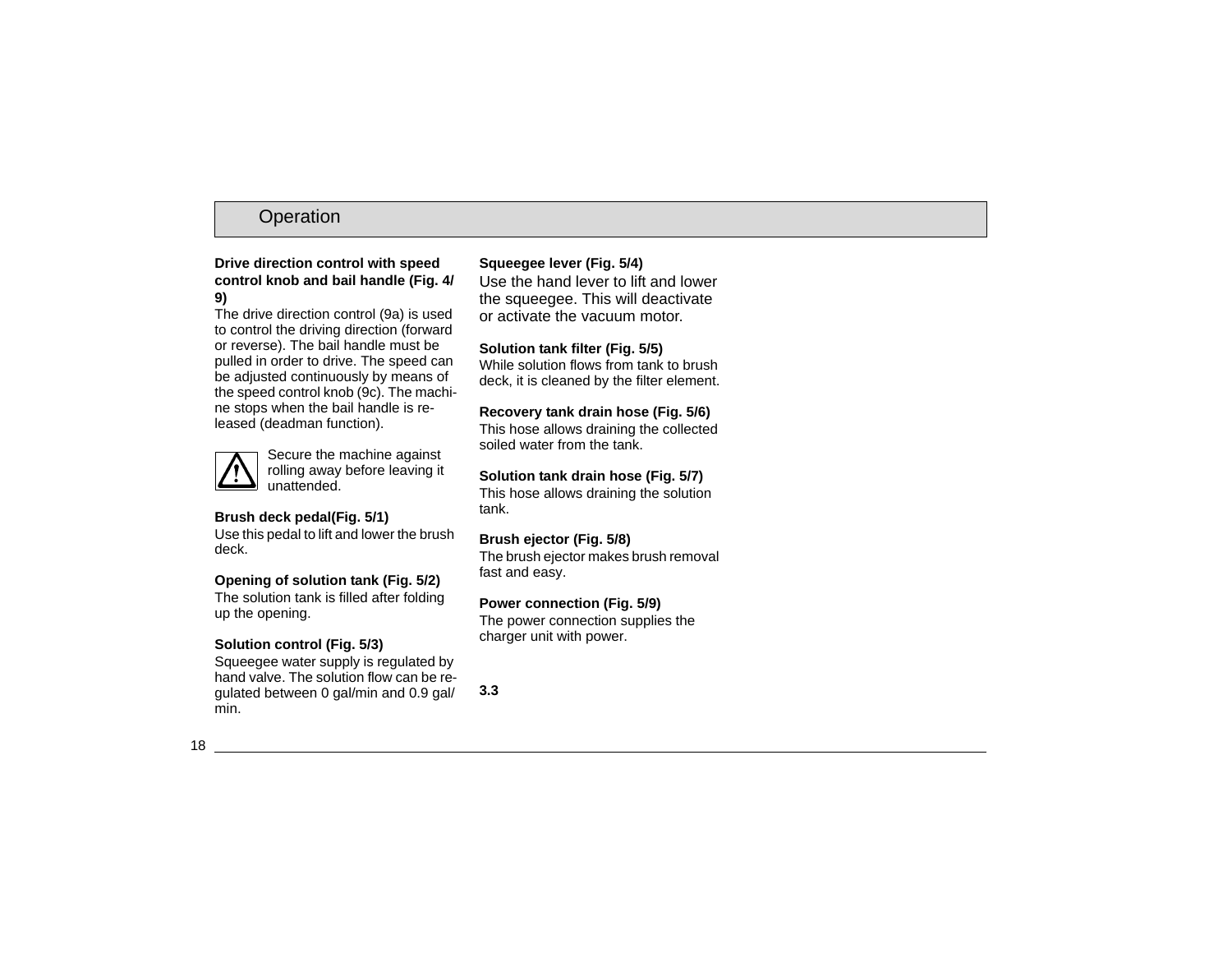# Technical Data

# **4 Technical Data**

| Machine length                        | 59.5           | in                 | 151   | cm                |
|---------------------------------------|----------------|--------------------|-------|-------------------|
| Machine height                        | 43.7           | in.                | 111   | cm                |
| Machine width without Squeegee        | 26.8           | in                 | 68    | cm                |
| Machine width with Squeegee           | 37.5           | in.                | 95    | cm                |
| Working width                         | 25.6           | in.                | 65    | cm                |
| Squeegee width                        | 37.5           | in.                | 95    | cm                |
| Surface performance theoretical       | 34983          | ft <sup>2</sup> /h | 3250  | m <sup>2</sup> /h |
| Service voltage                       | 24             | V                  | 24    | V                 |
| Nominal power drive motor             | 260            | W                  | 260   | W                 |
| Nominal power vacuum motor            | 520            | W                  | 520   | W                 |
| Nominal power brush motor             | 2x720          | W                  | 2x720 | W                 |
| Number of brushes                     | $\overline{2}$ | Qty.               | 2     | Qty.              |
| Diameter of brushes                   | 13.0           | in                 | 33    | cm                |
| Working speed                         | 3,0            | mph                | 5,0   | km/h              |
| Solution tank                         | 18.5           | gal                | 70    |                   |
| Recovery tank                         | 19.8           | gal                | 75    |                   |
| Weight without batteries and solution | 390            | lb                 | 177   | kg                |
| Weight with solution and batteries    | 716            | Ib                 | 325   | kg                |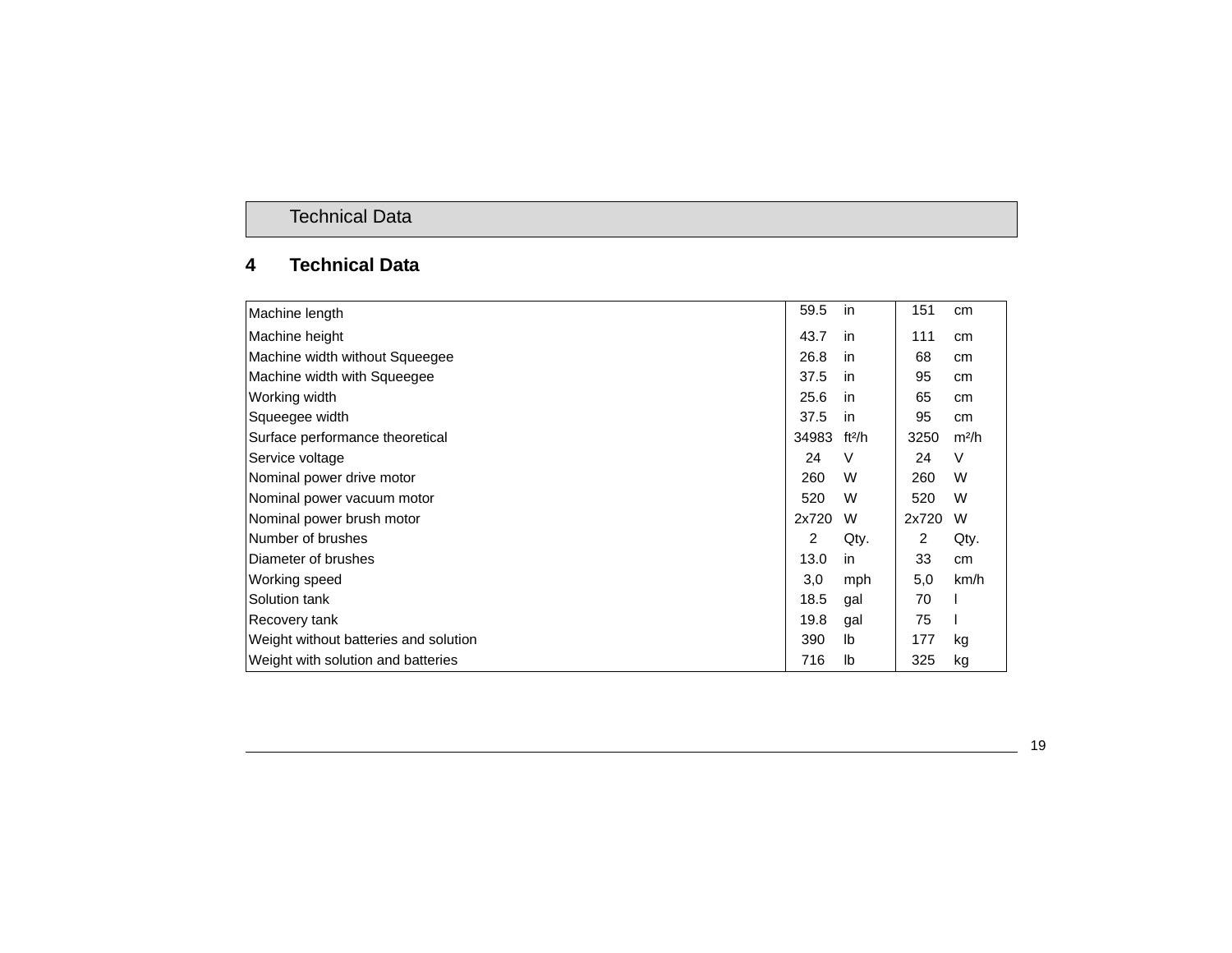| Noise emission                                                                                                                                                                       |                  |       |
|--------------------------------------------------------------------------------------------------------------------------------------------------------------------------------------|------------------|-------|
| The sound pressure level measured under maximum conditions of use (LwA)<br>according to DIN EN 60335-2-72 amounts to:                                                                | dB (A)           | 82    |
| The sound pressure level measured (at the ear of the driver) under normal condi-<br>tions of use (LpA) according to DIN EN 60335-2-72 amounts to:                                    | dB(A)            | 67    |
| Measurement inaccuracy (KpA):                                                                                                                                                        | dB(A)            | 1,6   |
| <b>Vibration</b>                                                                                                                                                                     |                  |       |
| The frequency weighted acceleration measured according to DIN EN ISO 5349<br>which have an effect upon the upper limbs (hand-arm-system) amounts under<br>normal working conditions: | m/s <sup>2</sup> | < 2.5 |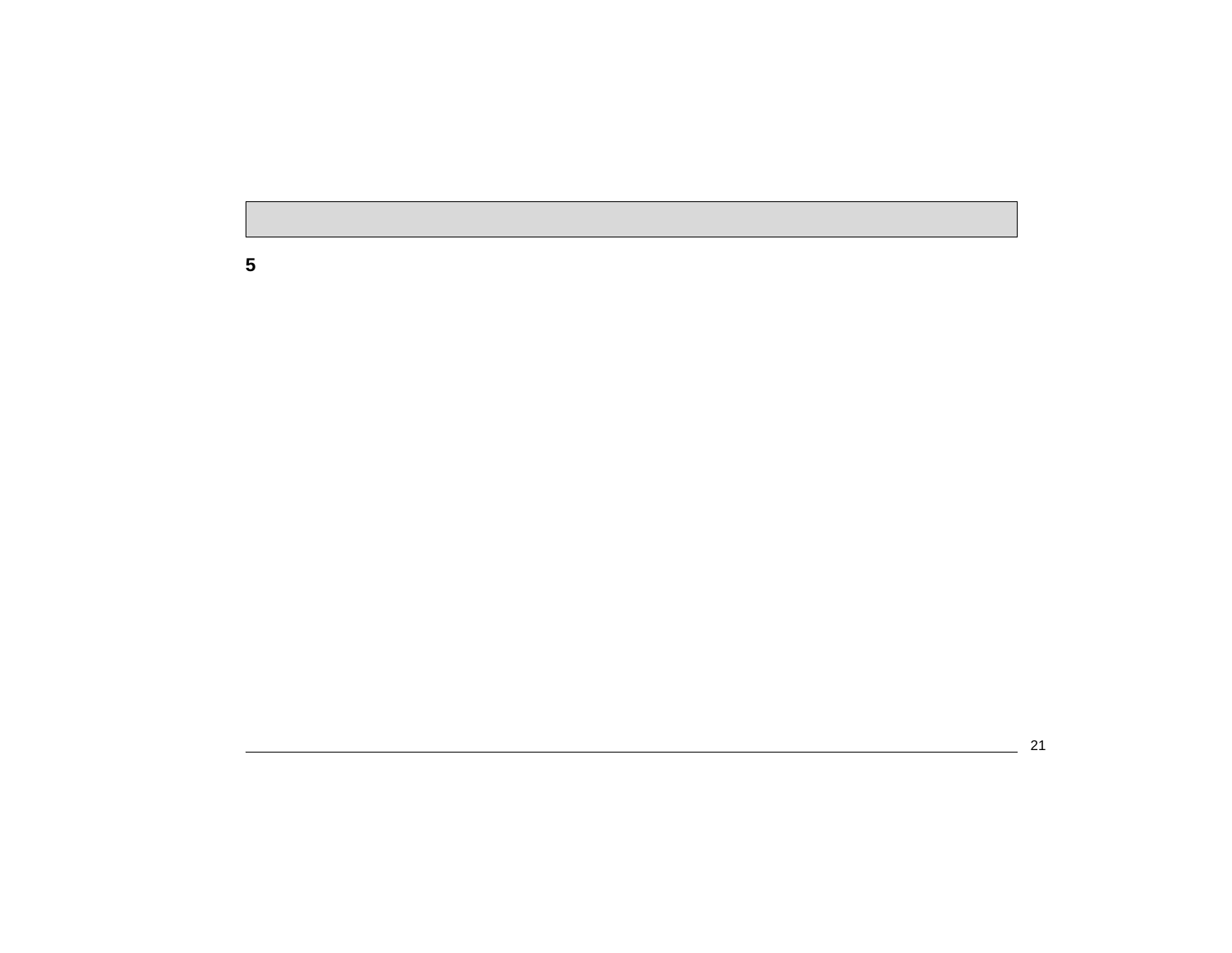#### **General**



Before proceeding to maintenance and care work you are advised to read and comply with the Safety Information chapter!

Compliance with the recommended maintenance work will ensure that you always have a reliable machine available.

Daily or weekly maintenance and repair work may be executed by the driver/ operator having been trained accordingly. Further Minuteman system maintenance work must be completed by qualified personnel only. Please contact your local Minuteman Service Center or Minuteman contract dealer. We cannot be held liable for damages resulting from non-compliance with these instructions.

Please indicate the machine's serial number with any enquiry or spare part order, see paragraph 1.7 - Identification.

#### **6.1 Minuteman System Maintenance**

The Minuteman System Maintenance:

- guarantees reliable operability of the Minuteman machines (preventive maintenance)
- minimizes operating costs, repair costs and maintenance costs
- ensures long service life and operability of the machine

The Minuteman System Maintenance is structured in separate modules and determines specific technical works to be executed as well as the intervals for such maintenance works. For any specific maintenance type, the replacement parts are determined and listed in spare part kits.

### **System Maintenance K:**

To be performed by the customer in accordance to the maintenance and care instructions contained in the operating instructions (daily or weekly). The operator will be instructed upon delivery of the machine.

### **System Maintenance I :**

(every 125 hours of operation) To be performed by qualified personnel of authorized Minuteman Service Center in accordance with the machinespecific system maintenance including spare part kit.

#### **System Maintenance II:**

(every 250 hours of operation)

To be performed by qualified personnel of authorized Minuteman Service Center in accordance with the machinespecific system maintenance including spare part kit.

### **System Maintenance S:**

(every 500 hours of operation safety check)

To be performed by qualified personnel of authorized Minuteman Service Center in accordance with the machinespecific system maintenance including spare part kit.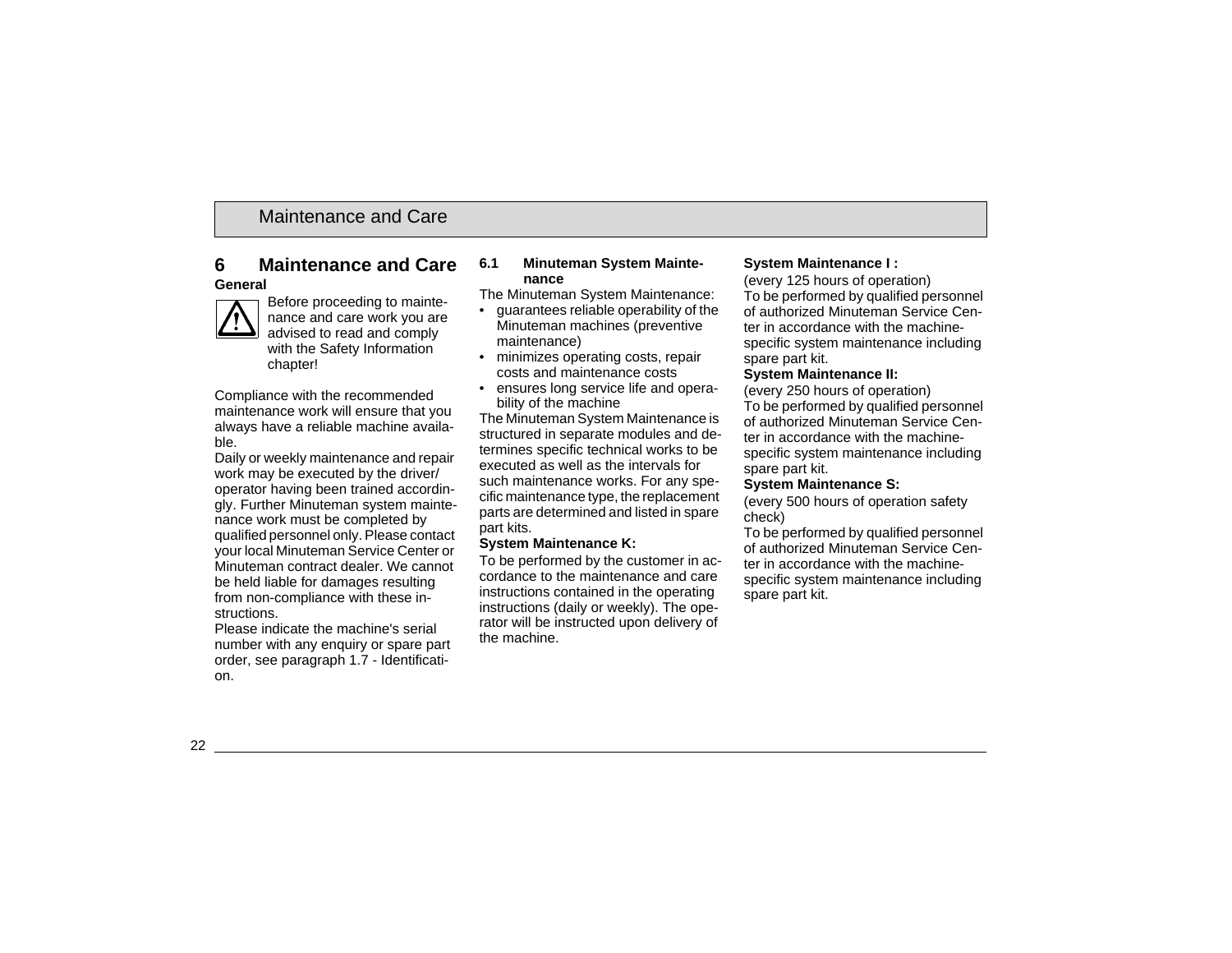#### **6.2 Maintenance Document**

| Handing over<br>Upgrade<br>Test drive<br>Handing over to the customer<br>Instruction<br>carried out on:<br>at __________________________ operating hours | System Maintenance I<br>125 operating hours<br>Workshop stamp<br>carried out on: | System Maintenance II<br>250 operating hours<br>Workshop stamp<br>carried out on: | System Maintenance I<br>375 operating hours<br>Workshop stamp<br>carried out on:<br>at _____________________________ operating hours |
|----------------------------------------------------------------------------------------------------------------------------------------------------------|----------------------------------------------------------------------------------|-----------------------------------------------------------------------------------|--------------------------------------------------------------------------------------------------------------------------------------|
| System Maintenance S<br>500 operating hours<br>Workshop stamp                                                                                            | System Maintenance I<br>625 operating hours<br>Workshop stamp                    | System Maintenance II<br>750 operating hours<br>Workshop stamp                    | System Maintenance I<br>875 operating hours<br>Workshop stamp                                                                        |
| carried out on:                                                                                                                                          | carried out on:                                                                  | carried out on:                                                                   | carried out on:                                                                                                                      |
|                                                                                                                                                          |                                                                                  |                                                                                   |                                                                                                                                      |
| System Maintenance S<br>1000 operating hours<br>Workshop stamp                                                                                           | System Maintenance I<br>1125 operating hours<br>Workshop stamp                   | System Maintenance II<br>1250 operating hours<br>Workshop stamp                   | System Maintenance I<br>1375 operating hours<br>Workshop stamp                                                                       |
| carried out on:                                                                                                                                          | carried out on:                                                                  | carried out on:                                                                   | carried out on:                                                                                                                      |
|                                                                                                                                                          |                                                                                  |                                                                                   |                                                                                                                                      |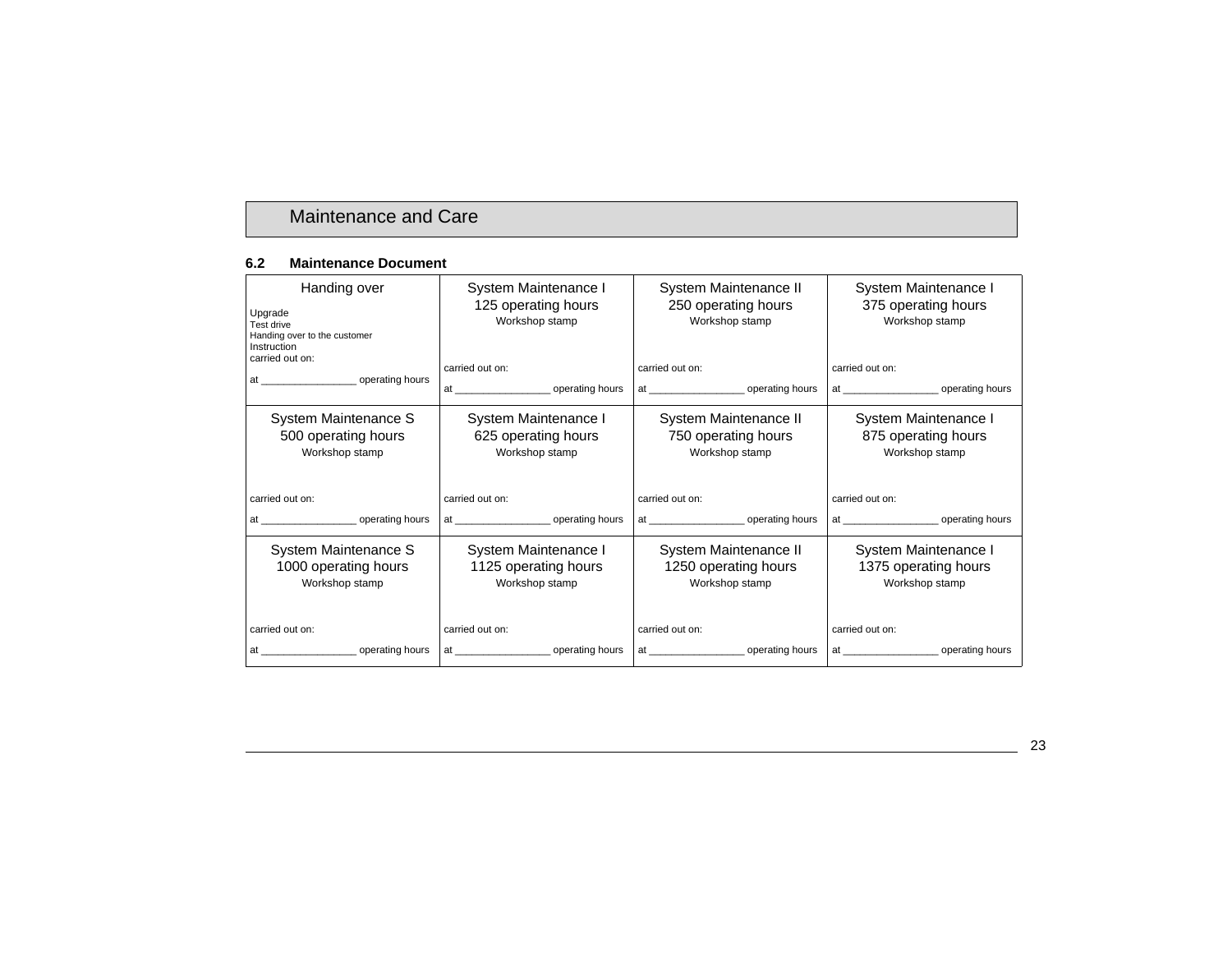#### **6.3 Maintenance ScheduleSystem Maintenance Customer**

The daily and weekly maintenance intervals must be performed by the customer/operator.

| To be performed                                              | <b>Interval</b> |              |
|--------------------------------------------------------------|-----------------|--------------|
|                                                              | daily           | weekly       |
| Fill solution tank and proceed to chemical agent dosage      | ο               |              |
| Charge batteries                                             | ο               |              |
| Check brush deck and clean if required                       | o               |              |
| Check squeeqee and clean if required                         | ٥               |              |
| Clean tank lid seal of the recovery tank                     | o               |              |
| Empty recovery tank. Clean recovery tank and suction filter  | ٥               |              |
| Check brushes/pads and replace if required                   |                 | $\mathbf{o}$ |
| Clean suction hose of recovery tank                          |                 | $\mathbf{o}$ |
| Check squeegee blades and turn around or replace if required |                 | $\Omega$     |
| Clean drain hose of solution tank                            |                 | $\Omega$     |
| Check solution supply to brushes and clean if required       |                 | O            |
| Check solution filter and clean if required                  |                 | $\mathbf{o}$ |
| Test drive and function test                                 |                 | $\Omega$     |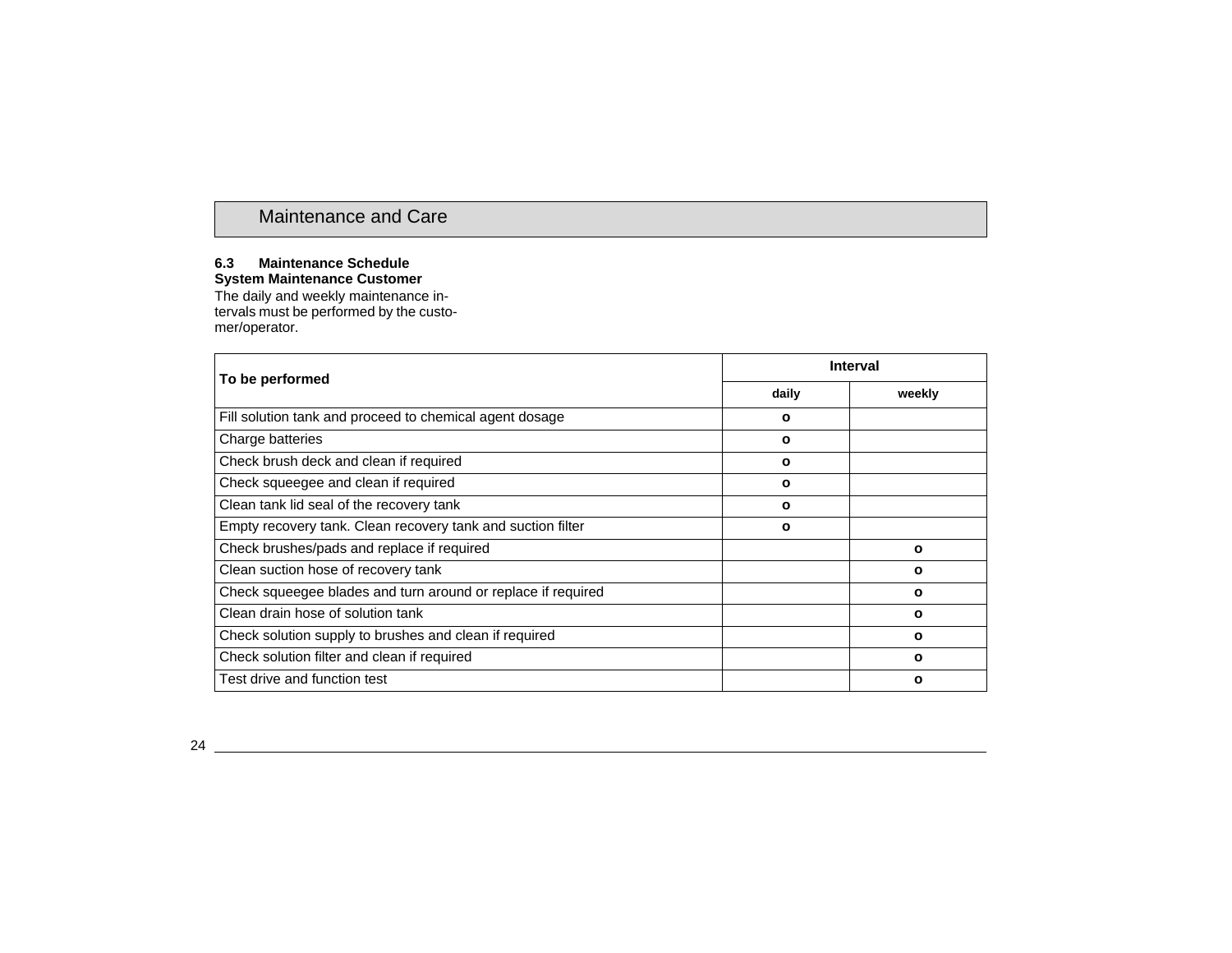### **System Maintenance I**

The following maintenance work must be performed by an authorized Minuteman Service workshop.

| To be performed                                                  | <b>Interval</b>              |  |
|------------------------------------------------------------------|------------------------------|--|
|                                                                  | every 125 hours of operation |  |
| Check battery charger                                            |                              |  |
| Check tank lid seal of the recovery tank and replace if required | ο                            |  |
| Check drain hose of the recovery tank and replace if required    | ο                            |  |
| Grease joints at the brush lift mechanism                        | O                            |  |
| Check wheel fixing screws and tighten (24 lb ft) if required     | $\mathbf{o}$                 |  |
| Check condition of tires                                         | ο                            |  |
| Grease joints at the squeegee holder                             | O                            |  |
| Test drive and function test                                     | ο                            |  |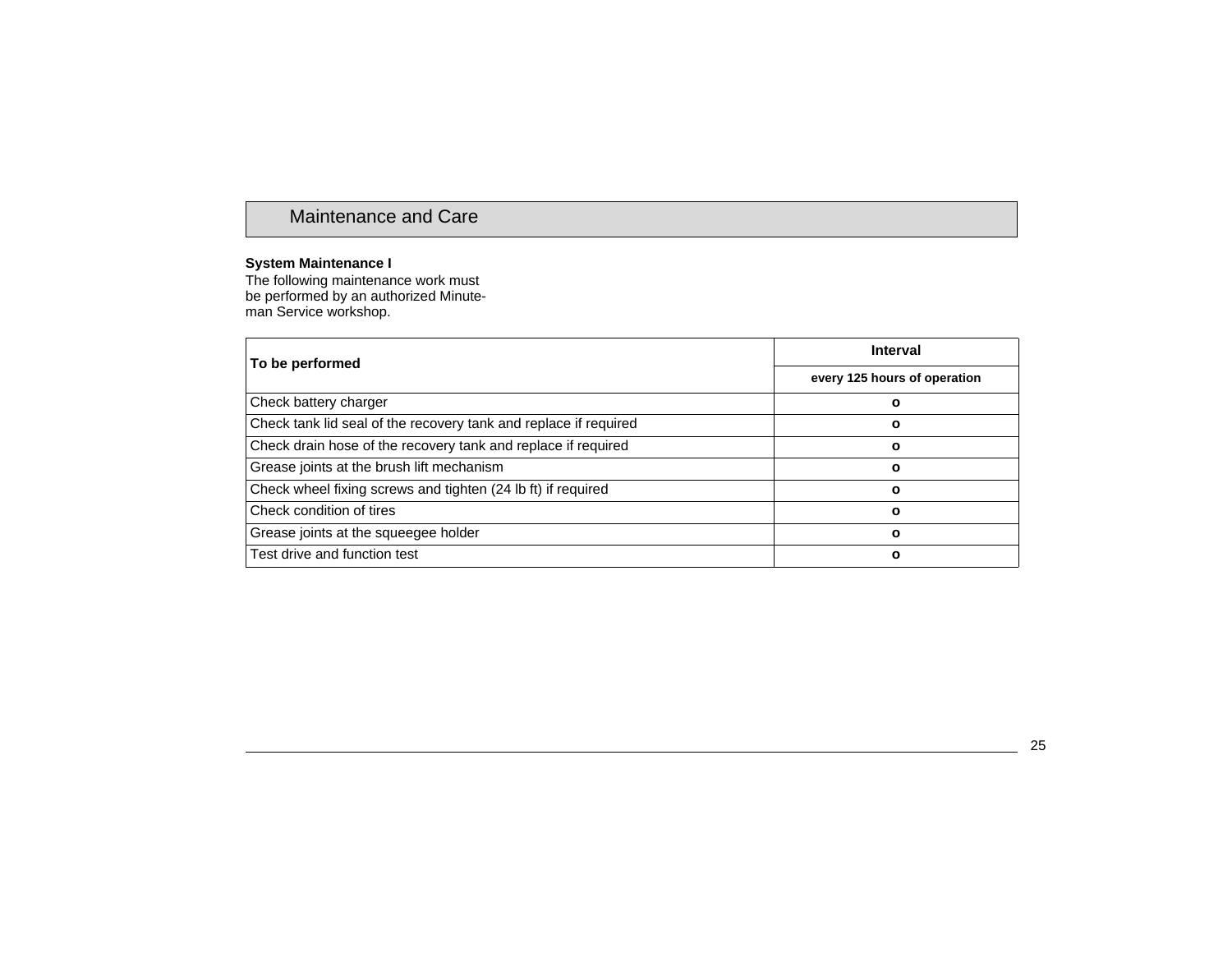#### **System Maintenance II**

The following maintenance work must be performed by an authorized Minuteman Service workshop.

| To be performed                                                                             | <b>Interval</b>              |
|---------------------------------------------------------------------------------------------|------------------------------|
|                                                                                             | every 250 hours of operation |
| Perform maintenance works according to System Maintenance I                                 | ο                            |
| Inspect steering rollers for tread damages and bearing slackness and replace if<br>required | О                            |
| Check drain hose of the recovery tank and replace if required                               | Ο                            |
| Check roller bumperof the brush deck and replace if required                                | ο                            |
| Check suction hose for tight fit and damages and replace if required                        | Ο                            |
| Check supporting wheel of the squeegee and replace if required                              | ο                            |
| Test drive and function test                                                                | ο                            |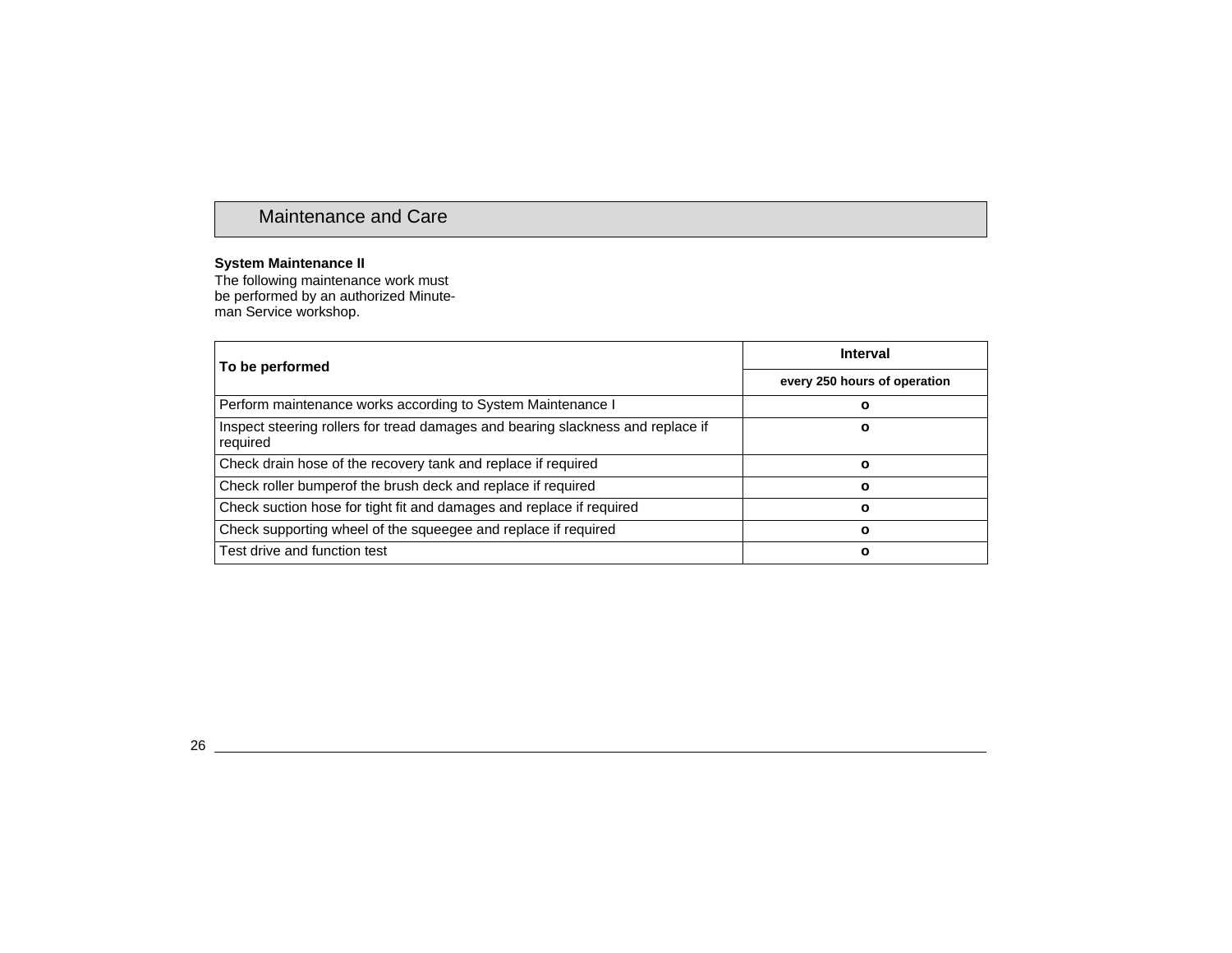#### **System Maintenance S (Safety check)**

The following maintenance work must be performed by an authorized Minuteman Service workshop at least once a year.

| To be performed                                                                                                                              | Interval                     |  |
|----------------------------------------------------------------------------------------------------------------------------------------------|------------------------------|--|
|                                                                                                                                              | every 500 hours of operation |  |
| Perform maintenance works according to System Maintenance II                                                                                 |                              |  |
| Clean traction drive motor from carbon dust and check carbon brushes for smooth<br>operation and wear and replace carbon brushes if required |                              |  |
| Clean brush motors from carbon dust and check carbon brushes for smooth opera-<br>tion and wearing and replace carbon brushes if required    |                              |  |
| Test drive and function test                                                                                                                 | o                            |  |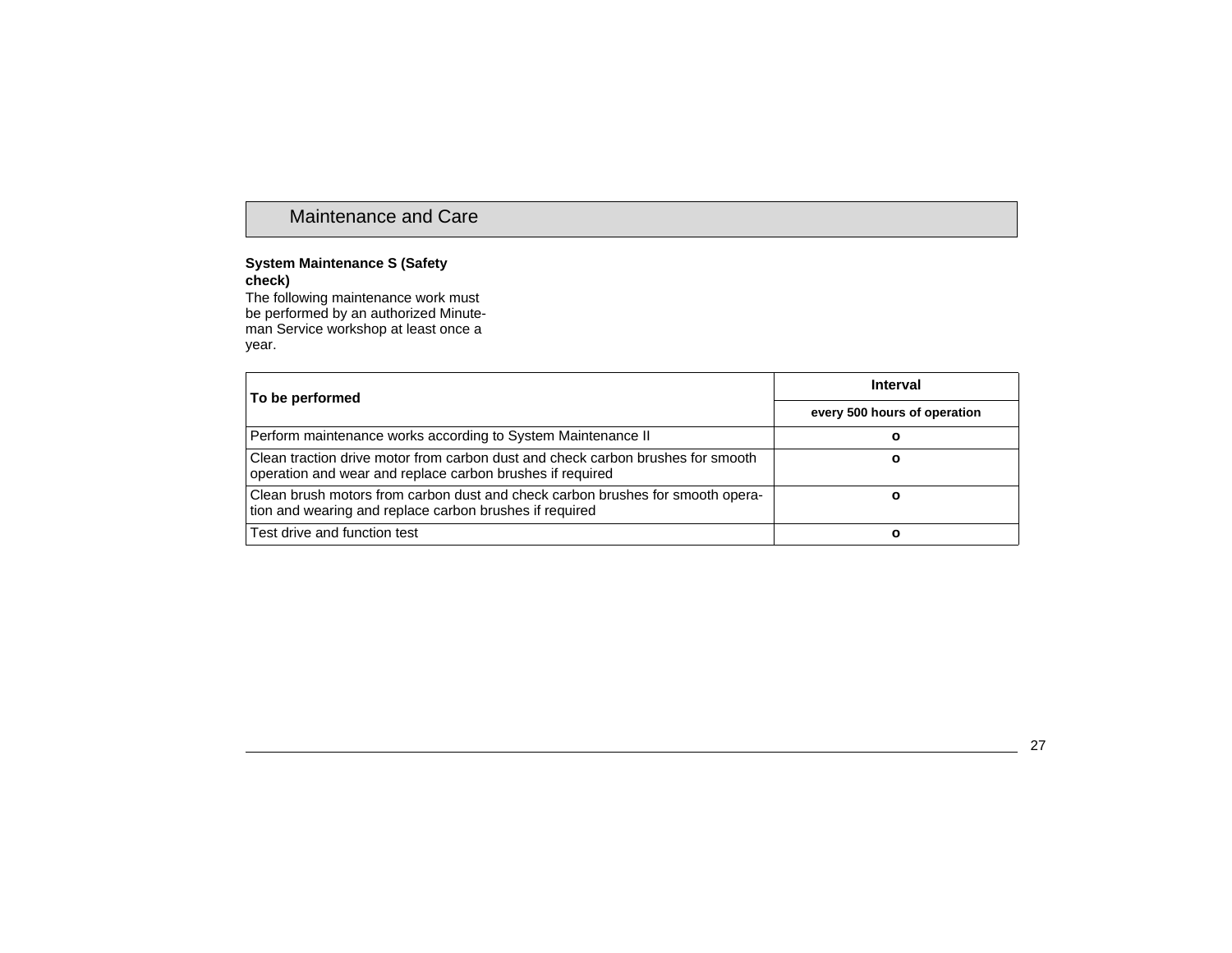### **6.4 Battery Systems**

- LDS display
- Charger indicator
- Charger
- Mains cable charger
- Battery connector
- Batteries
- Recovery tank
- Support
- Wiring diagram



Handling and changing the batteries may be performed only by maintenance staff.

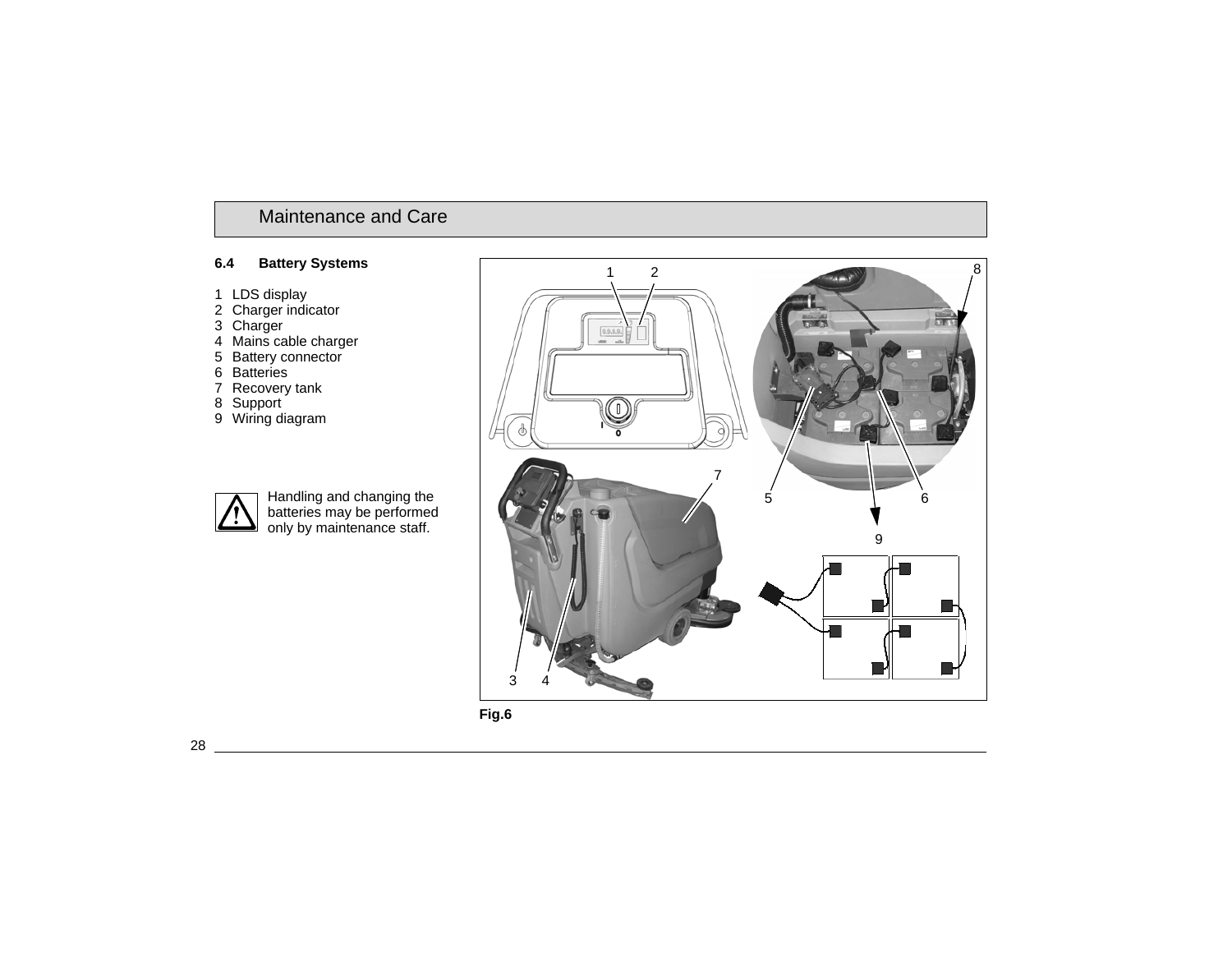#### **6.4.1 Charge Batteries**

Use the integrated battery charger (Fig. 6/3) to charge batteries. Proceed to connection of the charger by means of the mains cable (Fig. 6/4) with safety plug. Charging batteries is recommended if at least one bar of the LDS display has extinguished after operation of the machine. On this behalf you are requested to observe the operating instructions of the charger 88-60-2723 as well as the operating instructions of the battery manufacturer. In case it is intended to change the type of battery the charger has to be adjusted only by Minuteman contract workshops.

**NOTICE** Charge the batteries properly before starting the machine for the first time. Minuteman cannot be held liable for battery damage resulting from failure to initially charge batteries.



Provide for sufficient ventilation of areas where batteries are charged. – Explosion hazard!

#### **6.4.2 Low Discharge Signal sender (LDS)**

The machine has been equipped with a charge indicator to preclude the batteries from low discharge. This low discharge signal sender has been integrated into the electronics. If other batteries are used, readjustment of the low discharge signal sender is required.

**NOTICE** Only Minuteman contract workshops are authorized to adjust the low discharge signal sender.

#### **6.4.3 Maintenance of Drive Batteries**

Refer to operating instructions 88-60- 2556 for information on care of drive batteries.

#### **6.4.4 Remove Batteries**

- 1. Park machine on level ground.
- 2. Switch off machine by key switch.
- 3. Open empty recovery tank (Fig. 6/7) and secure by support (Fig. 6/8).
- 4. Disconnect battery connector (Fig. 6/ 5).
- 5. Disconnect battery connection cables.
- 6. Remove batteries.

### **6.4.5 Install Batteries**



Due to alteration of the center of gravity, only use batteries as released and at the prescribed position only.

- 1. Switch off machine by key switch.
- 2. Open empty recovery tank (Fig. 6/7) and secure by support (Fig. 6/8).
- 3. Place batteries into trough according to figure.
- 4. Connect battery poles and enclosed connecting cables according to wiring diagram (Fig. 6/9). Provide for tight fitting and grease poles.

### **6.4.6 Disposal of Batteries**

Used batteries labelled by the recycling sign contain re-usable substances. Such batteries must not be added to normal household waste. Obtain local information for the proper disposal of used batteries.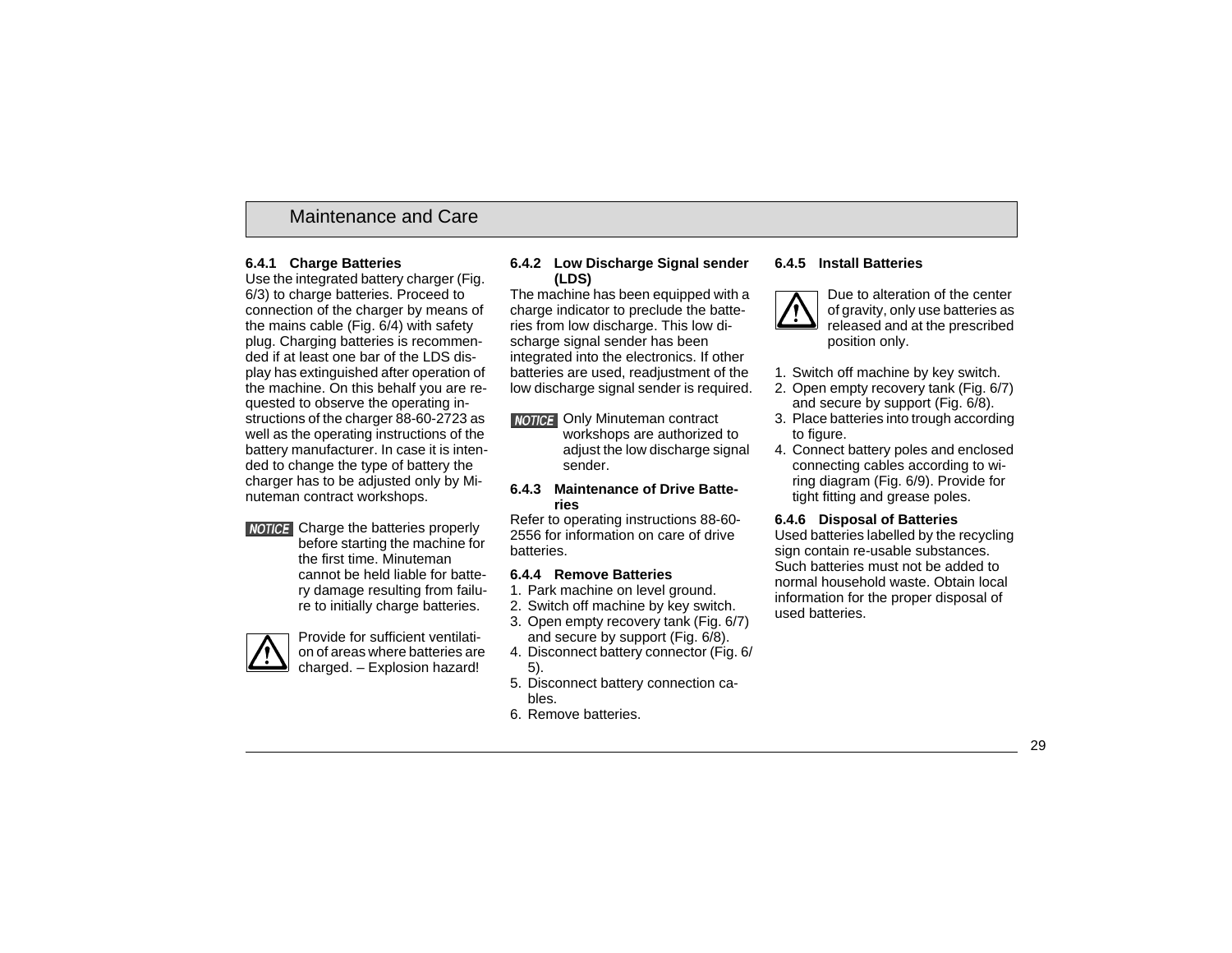#### **6.5 Solution tank**

- Solution tank
- Marker
- Fill level hose
- Solution filter
- Tank lid

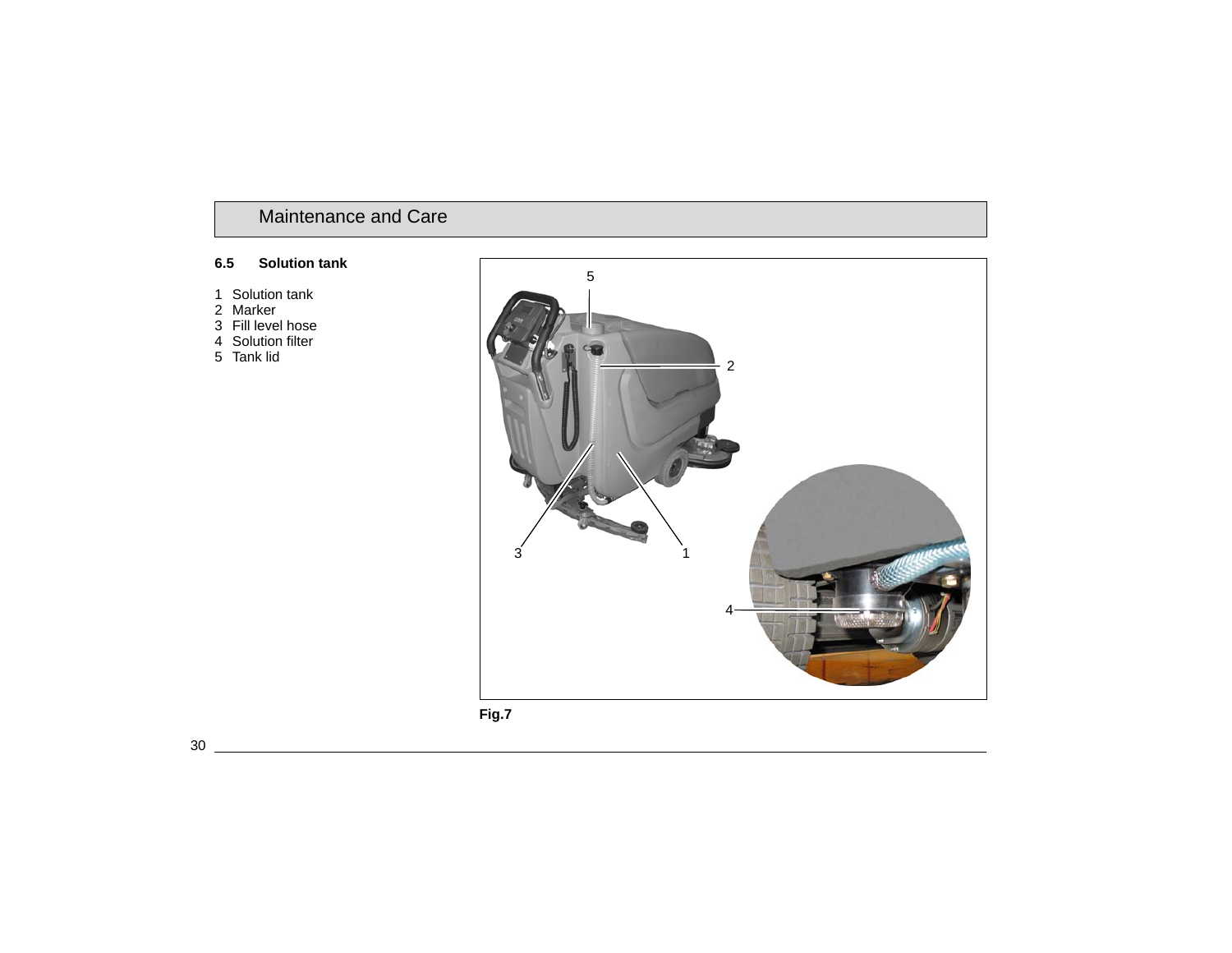### **6.5.1 Fill solution tank**

Fill solution tank (Fig. 7/1) before work or as required. Park vehicle on level ground. Open tank lid (Fig. 7/5) and fill tank up to the maximum  $(1/1$  marker) (Fig. 7/2).

Alternatively, filling of the machine via quick coupling (Fig. 7/6) is available.

Before doing so, connect the filling hose of the dosage unit and the quick coupling. The floater valve automatically closes after the maximum filling level has been attained.

(Refer to specific operating instructions for information on operation of the dosage unit)

The maximum admissible service pressure of the floater unit is 87psi.

### **6.5.2 Empty solution tank**

Park vehicle such that the fill level hose (Fig. 7/3) is located above the drain aperture in the floor. Take fill level hose from holder and remove lid.

### **6.5.3 Solution Filter**

Check solution filter (Fig. 7/4) at weekly intervals and clean or replace if required.

**NOTICE** Only clean solution filter when the solution tank is empty.

- 1. Empty solution tank (Fig. 7/1), see paragraph 6.5.2.
- 2. Unscrew filter cap.
- 3. Remove the filter element from the filter case for cleaning. Replace if required.
- 4. Re-install filter element and filter
	- cap.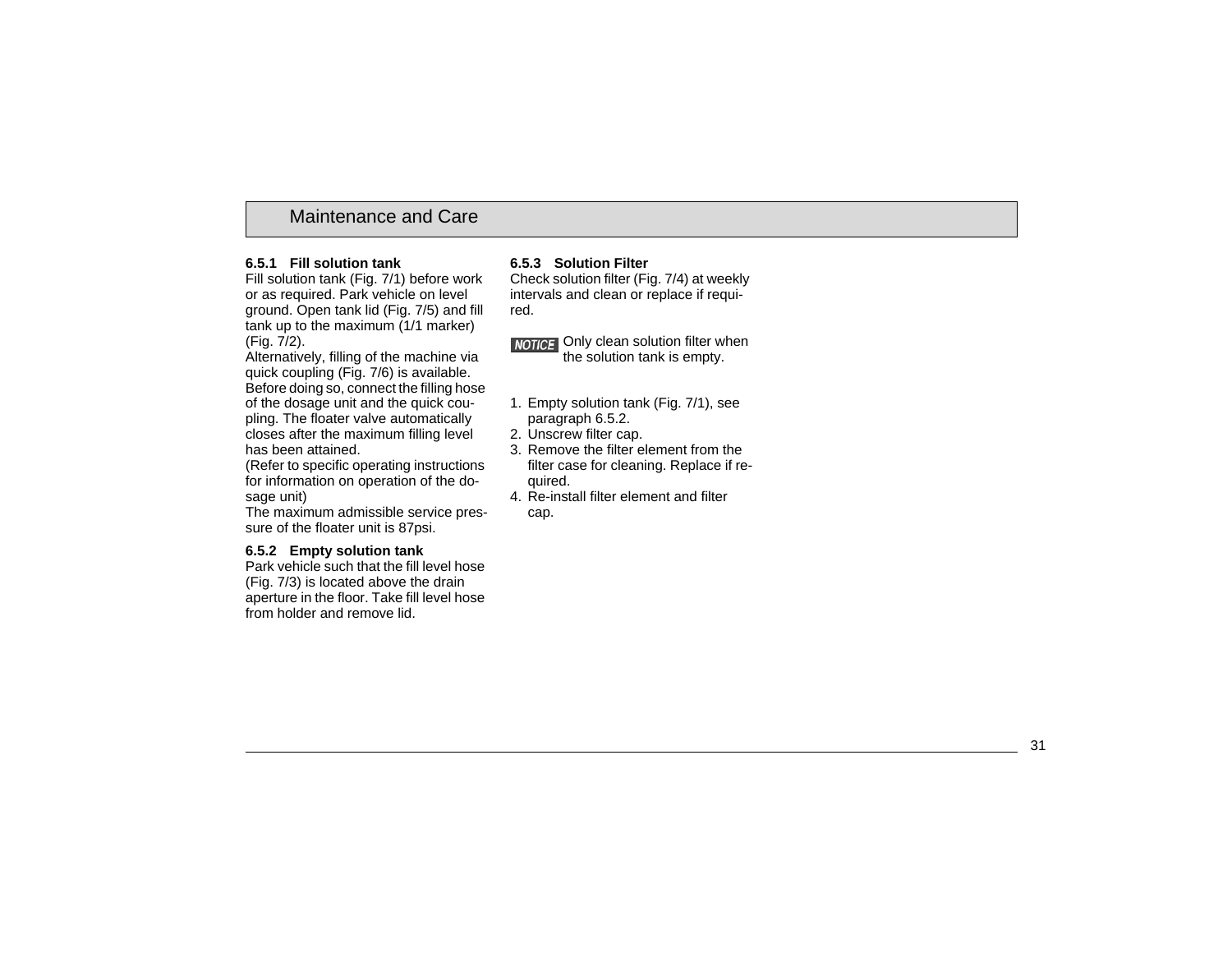### **6.6 Recovery tank**

- Recovery tank
- Drain hose
- Suction filter
- Tank lid

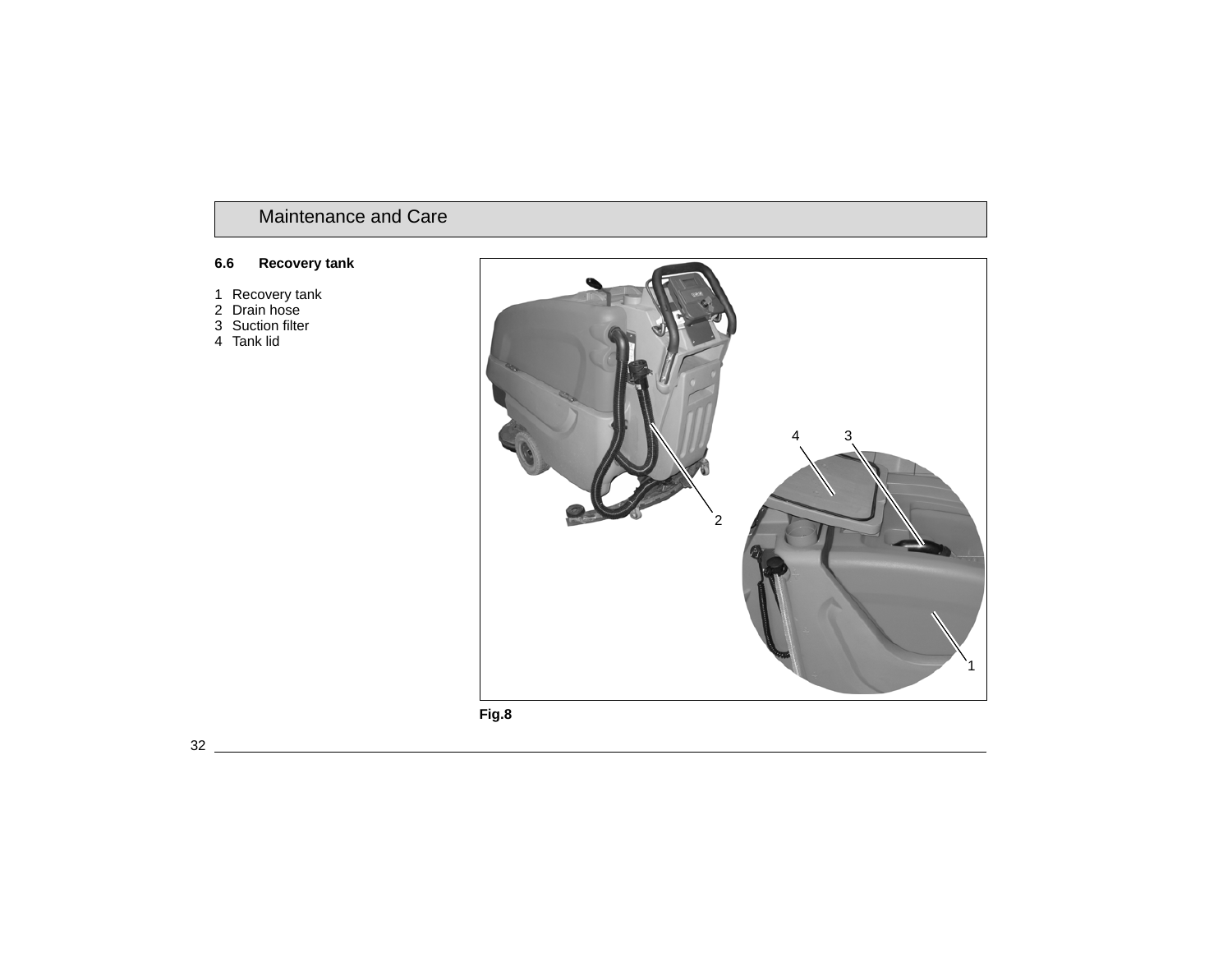### **6.6.1 Empty recovery tank**

Clean recovery tank (Fig. 8/1) at daily intervals, as required or upon acoustic signal (increased vacuum motor speed).

- 1. Take machine to appropriate place for draining.
- 2. Park machine such that drain hose reaches a drain aperture in the floor.
- 3. Switch off machine.



Observe the legal provisions and the local regulations for disposal of detergents!

4. Take drain hose (Fig. 8/2) from holder and empty recovery tank completely.

### **6.6.2 Clean recovery tank**

Clean recovery tank (Fig. 8/1) at daily intervals or as required.

- 1. Empty recovery tank, see paragraph 6.6.1.
- 2. Open tank lid (Fig. 8/4) of the recovery tank.
- 3. Take drain hose (Fig. 8/2) from holder and empty recovery tank completely.
- 4. Remove remaining dirt by rinsing with clean water.
- 5. Rinse drain hose as well.

#### **6.6.3 Clean Suction Filter**

Check suction filter (Fig. 8/3) for function at daily intervals and clean if required. The suction filter is clipped and can be easily removed.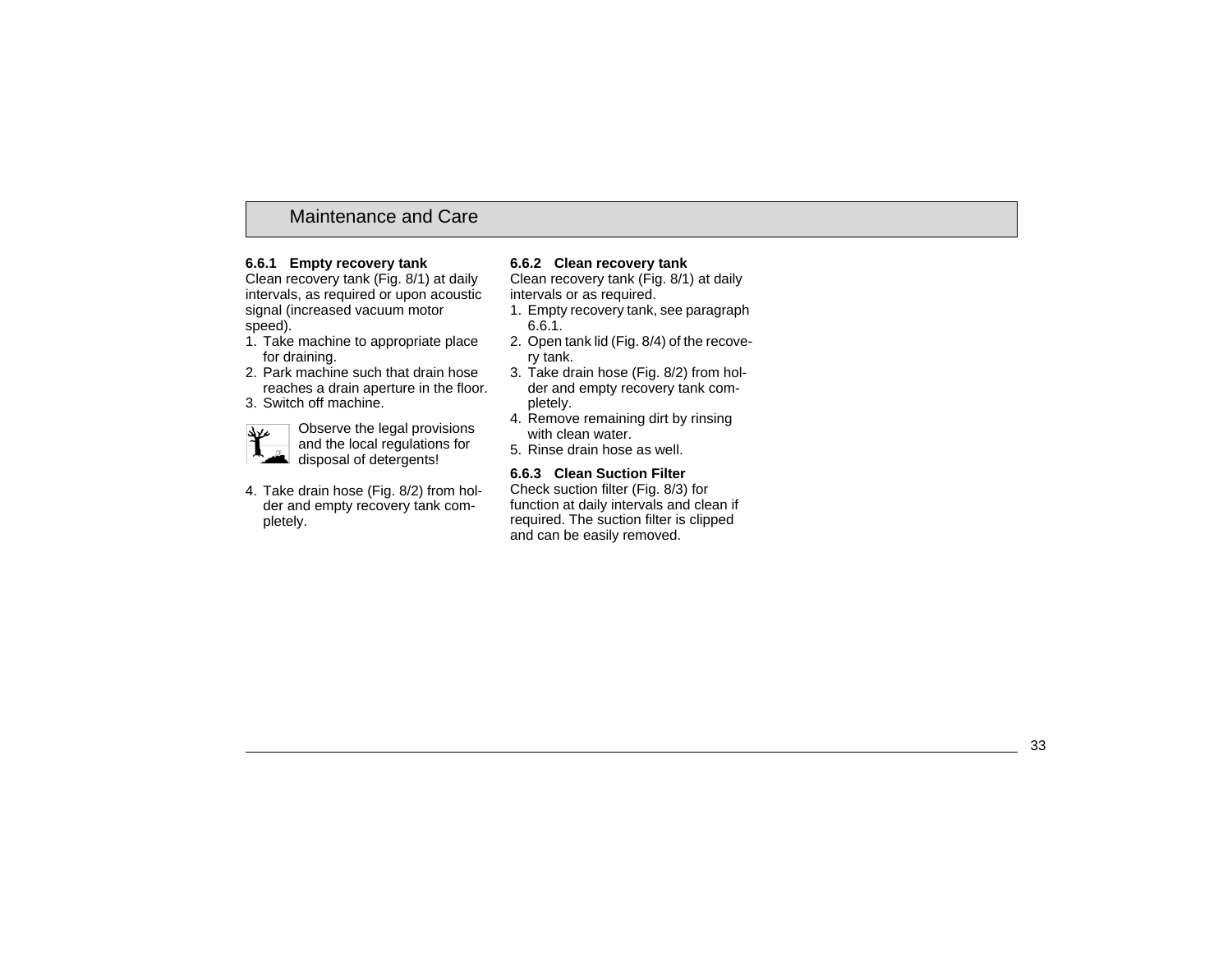#### **6.7 Disc brush deck**

- 1 Brush deck pedal
- 2 Brush deck
- 3 Brush ejectors
- 4 Roller bumper
- 5 Sealing strip

#### **6.7.1 Clean Brushes**

Clean brushes of the brush deck (Fig. 9/

- 2) at daily intervals or as required.
- 1. Use pedal (Fig. 9/1) to lift up brush deck.
- 2. Press brush ejectors (Fig. 9/3) down to remove brushes for cleaning.



### **6.7.2 Change Brushes**

Check brushes of the brush deck for wearing at weekly intervals. Replace brushes if bristles are worn down to a length of 5/8".

- 1. Use pedal (Fig. 9/1) to lift up brush deck.
- 2. Press brush ejectors (Fig. 9/3) down to remove old brushes.
- 3. Push new brush under brush deck and use both hands to press it into seating.

#### **6.7.3 Change Roller Bumper**

Check roller bumper(Fig. 9/4) at weekly intervals or replace as required.

### **6.7.4 Change Sealing Strip**

Check sealing strip (Fig. 9/5) at weekly intervals or as required. Before doing so, open toggle-type fastener and remove sealing strip. Proceed to mounting in reverse order.

### **Fig.9**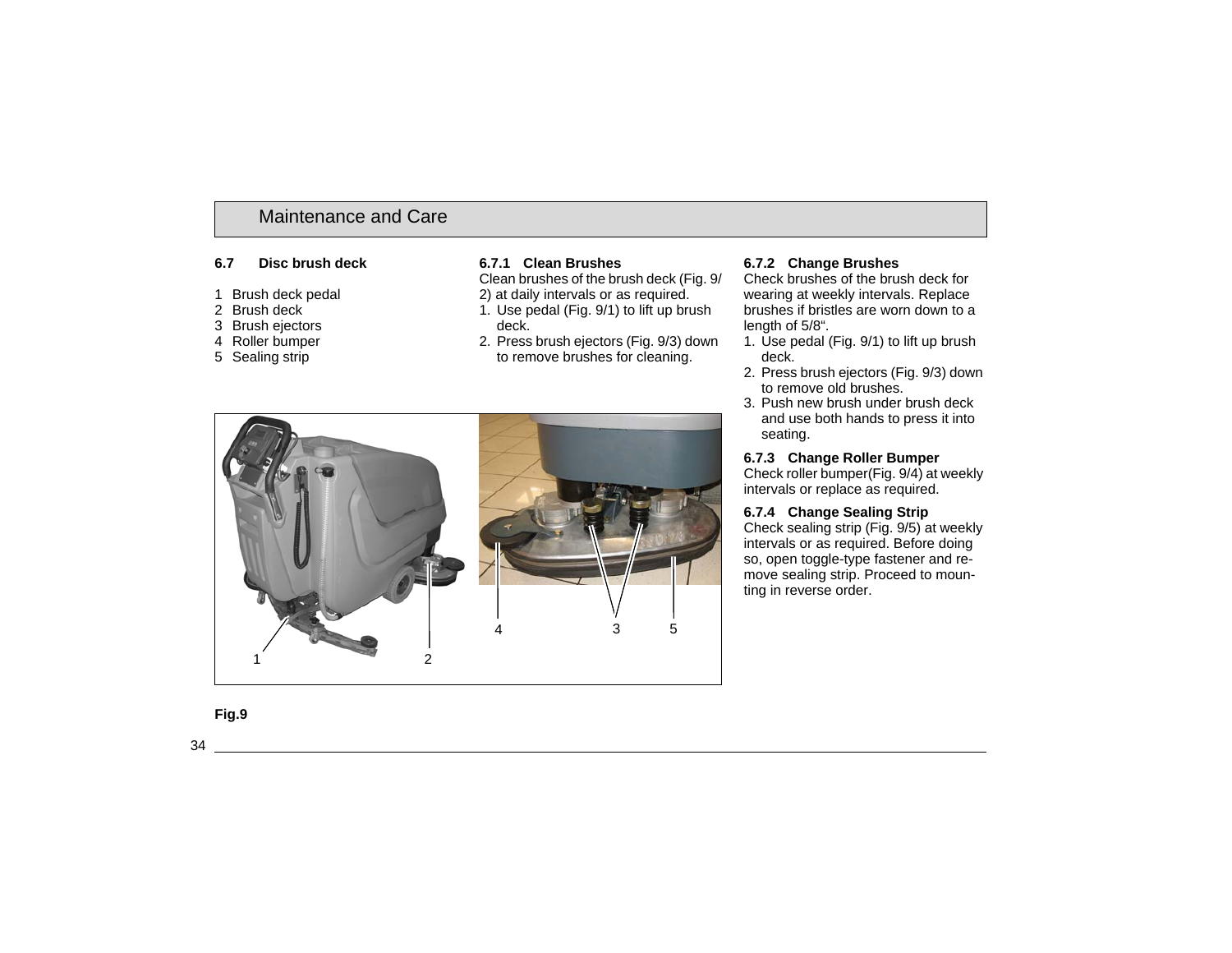#### **6.8 Squeegee**

- 1 Squeegee
- 2 Star-shaped knob
- 3 Adjusting screw for angle adjustment
- 4 Suction hose
- 5 Fastening device
- 6 Washers for height adjustment

#### **6.8.1 Cleaning the Squeegee**

Check the squeegee (Fig. 10/1) daily and clean as necessary.

To clean it lift up the squeegee, pull off the suction hose (Fig. 10/4), loosen the two star-shaped knobs (Fig. 10/2) and remove the squeegee.

#### **6.8.2 Change the Squeegee Blades**

Check the inner and outer squeegee blades on the squeegee (Fig. 10/1) weekly for signs of wear. The squeegee blades can be used fourfold by turning them.

- 1. Lift the squeegee up.
- 2. remove the suction hose, loosen the two star-shaped knobs and remove the squeegee.
- 3. Unlock the fastening device (Fig. 10/ 5) and remove the outer squeegee blade. Turn the squeegee blade or install a new one. Change the inner squeegee blade in the same way.



**Fig.10**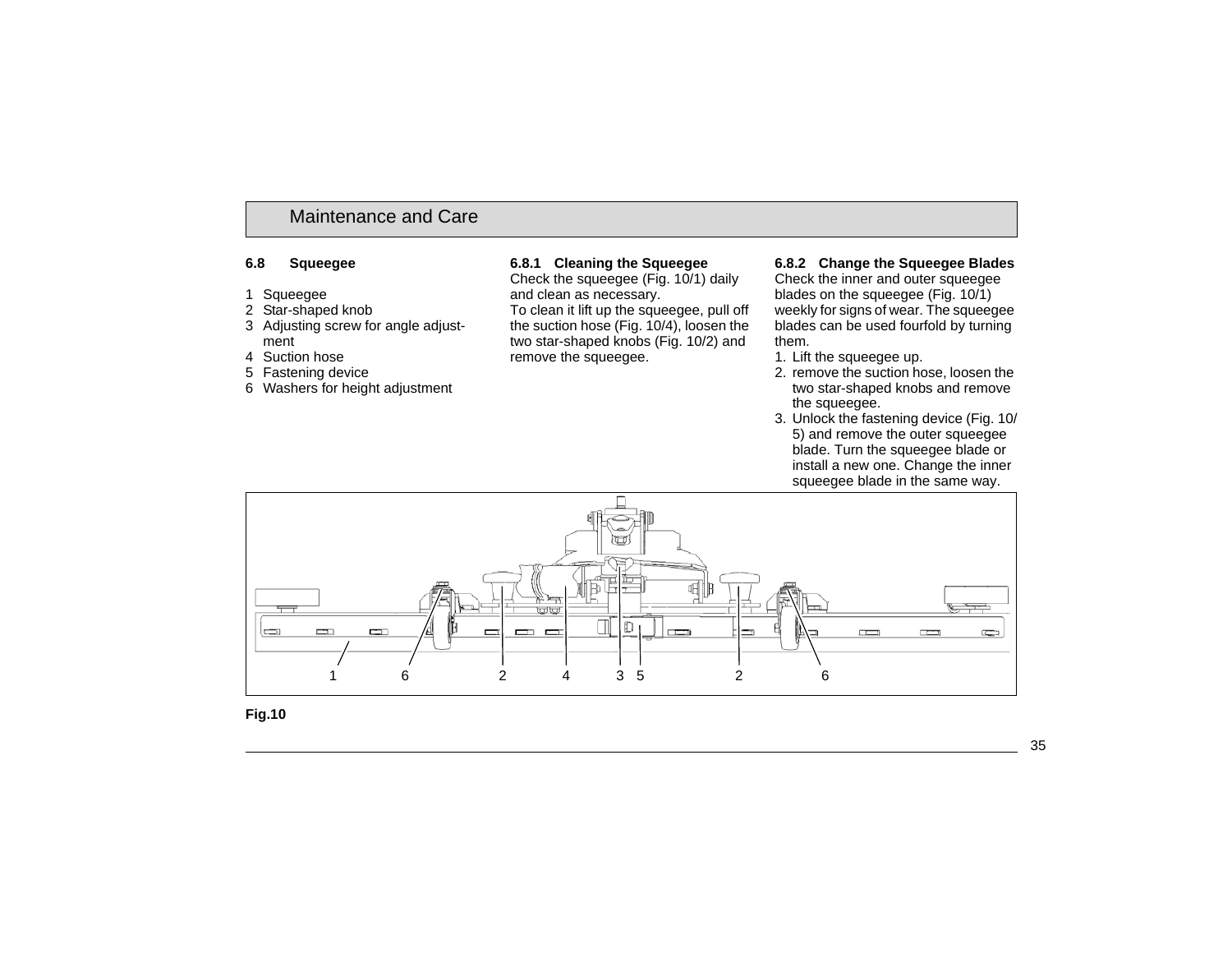#### **6.8.3 Adjusting the Blades Angle Adjustment**

The angle adjustment is the decisive factor in ensuring that the squeegee blades on the squeegee lie evenly on the floor.

- 1. Park the machine on a level surface and lower the squeegee.
- 2. Loosen the counternut on the adjusting screw (Fig. 10/3) and adjust the squeegee using the adjusting screw so that the ends of the squeegee blades have contact with the floor.

Figure A

Turn the adjusting screw counterclockwise: The clearance between squeegee blade and floor is reduced in the center.

Figure B

Turn the screw clockwise: The clearance between squeegee blade and floor is increased in the center.

- 3. Switch the machine on and check the suction pattern. When the machine is operating, the entire surface of the squeegee blades (center and outer areas) must be applied as evenly as possible.
- 4. Tighten the counternut on the adju-sting screw at 5 lb ft. **Fig.11**



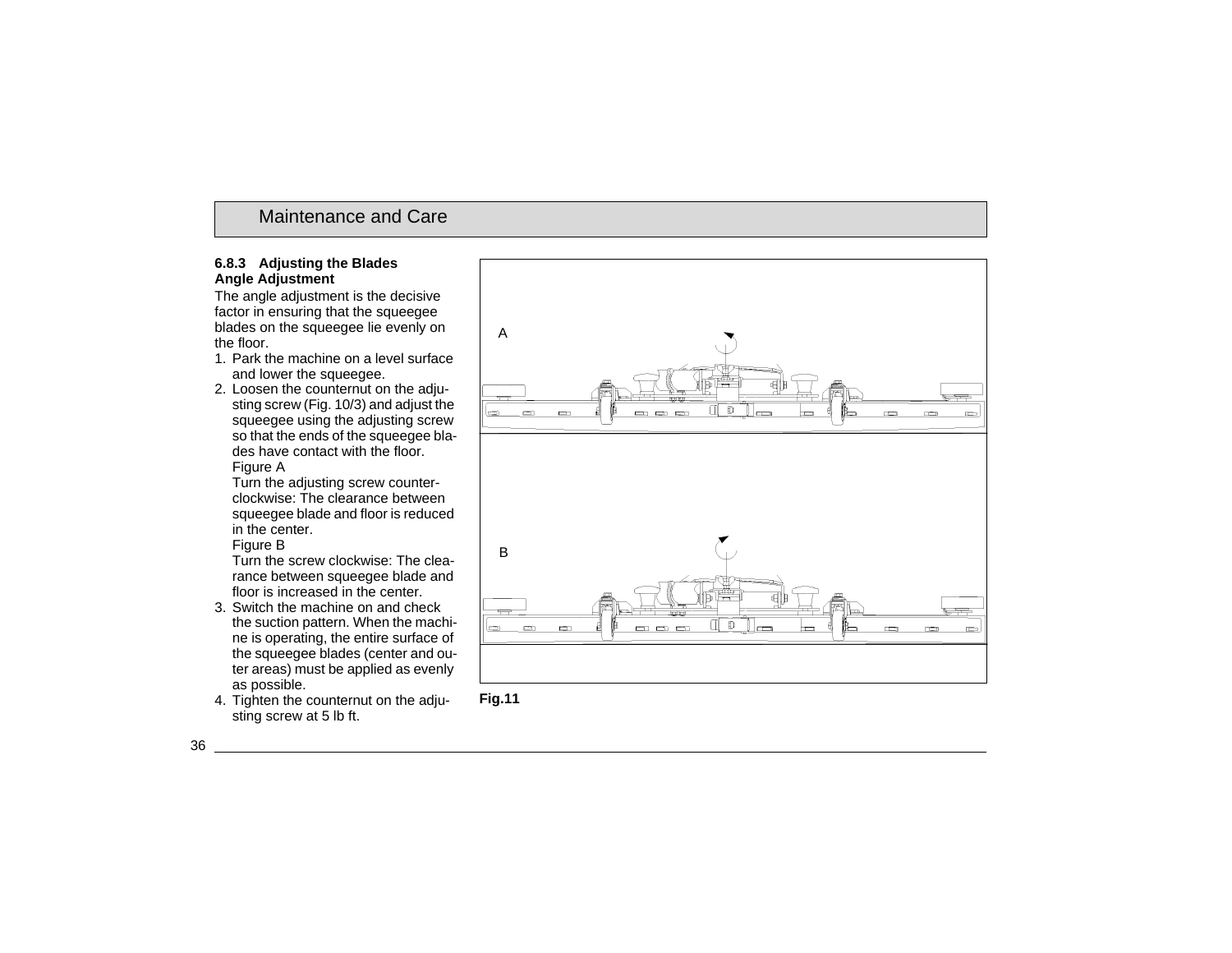#### **Height Adjustment**

The height adjustment is set to 3 mm at the factory. If streaks are produced, despite an optimum angle adjustment, the clearance between the casters and floor must be adjusted by changing the number of washers on the holder.

In cases of very smooth floors, e.g. finished floors, PVC, linoleum, etc. Number of washers = 2. This corresponds to a clearance of approx. 2 mm.

In cases of very uneven floors, e.g. poorly laid tiles (water does not run off) Number of washers  $= 4$ . This corresponds to a clearance of approx. 4 mm.

 $\mathbb{R}$ 

The Squeegee 110 cm (7569) is equipped with two additional rollers which are adjusted at the factory to a distance of 10 mm to the floor by means of spacers.



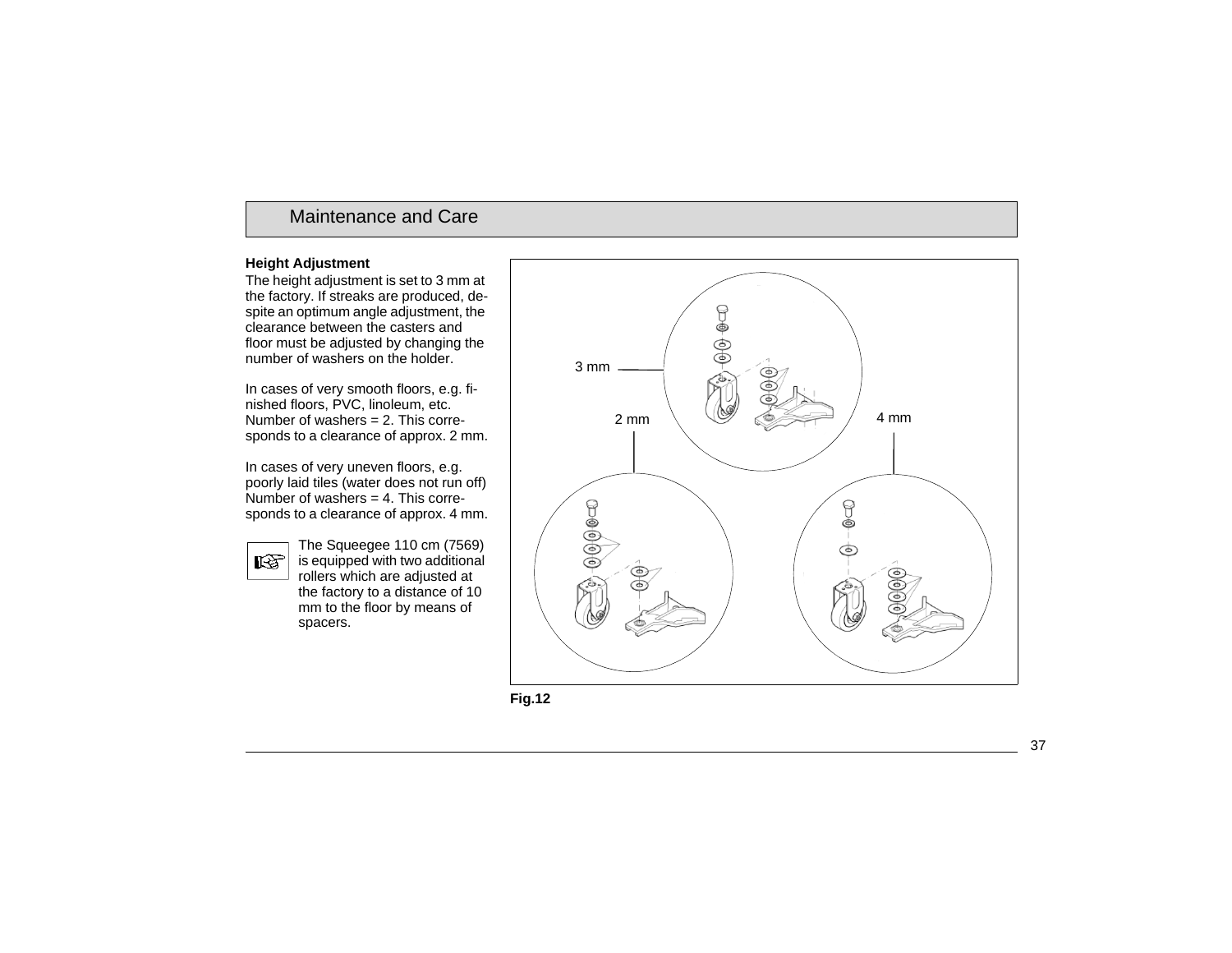# Minuteman International Made Simple Commercial Limited Warranty

Minuteman International, Inc. warrants to the original purchaser/user that the product is free from defects in workmanship and materials under normal use. Minuteman will, at its option, repair or replace without charge, parts that fail under normal use and service when operated and maintained in accordance with the applicable operation and instruction manuals. All warranty claims must be submitted through and approved by factory authorized repair stations.

This warranty does not apply to normal wear, or to items whose life is dependent on their use and care, such as belts, cords, switches, hoses, rubber parts, electrical motor components or adjustments. Parts not manufactured by Minuteman are covered by and subject to the warranties and/or guarantees of their manufacturers. Please contact Minuteman for procedures in warranty claims against these manufacturers.

Special warning to purchaser -- Use of replacement filters and/or prefilters not manufactured by Minuteman or its designated licensees, will void all warranties expressed or implied. A potential health hazard exits without original equipment replacement.

All warranted items become the sole property of Minuteman or its original manufacturer, whichever the case may be.

Minuteman disclaims any implied warranty, including the warranty of merchantability and the warranty of fitness for a particular purpose. Minuteman assumes no responsibility for any special, incidental or consequential damages.

This limited warranty is applicable only in the U.S.A. and Canada, and is extended only to the original user/purchaser of this product. Customers outside the U.S.A. and Canada should contact their local distributor for export warranty policies. Minuteman is not responsible for costs or repairs performed by persons other than those specifically authorized by Minuteman. This warranty does not apply to damage from transportation, alterations by unauthorized persons, misuse or abuse of the equipment, use of non-compatible chemicals, or damage to property, or loss of income due to malfunctions of the product.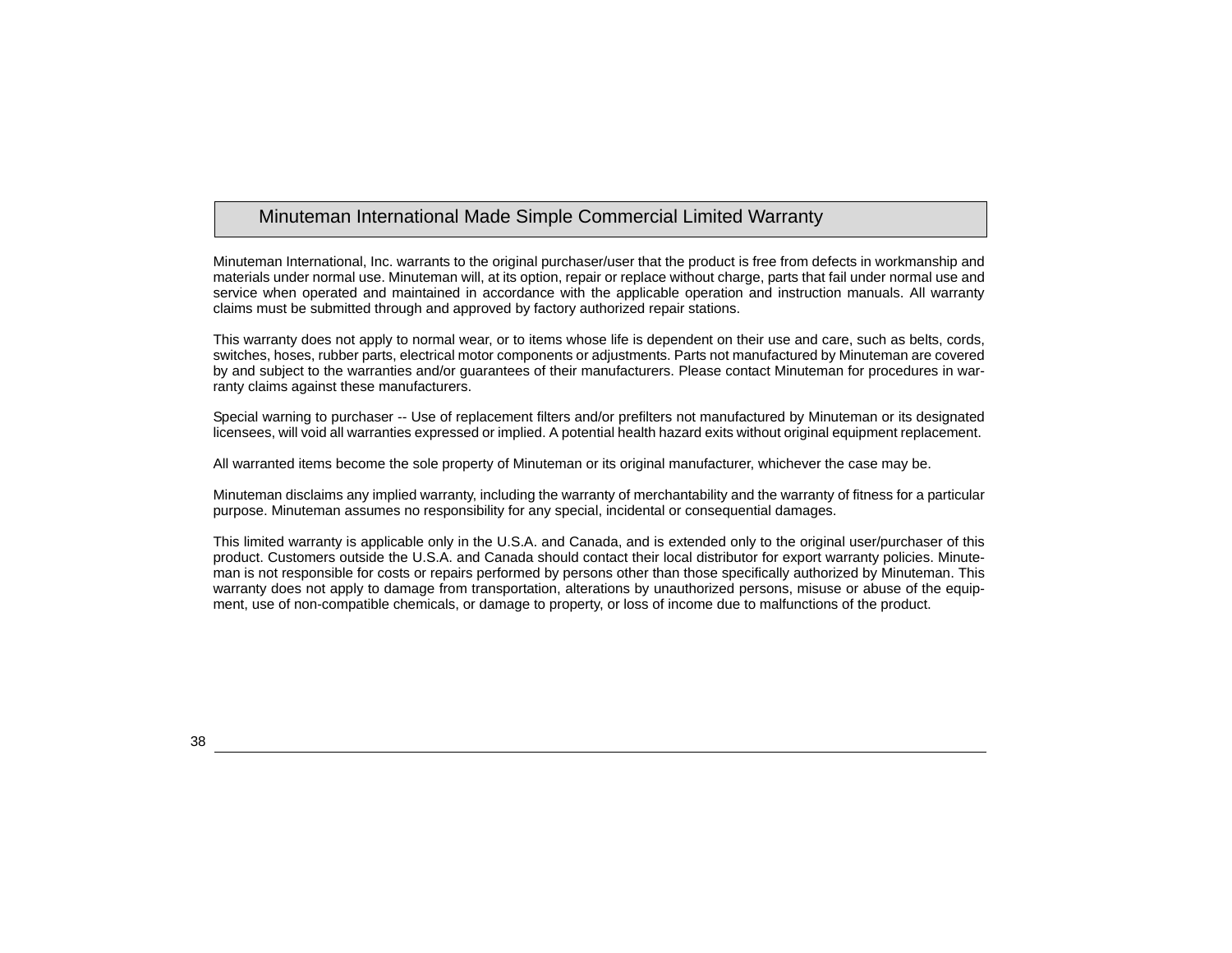# Minuteman International Made Simple Commercial Limited Warranty

If a difficulty develops with this machine, you should contact the dealer from whom it was purchased.

This warranty gives you specific legal rights, and you may have other rights which vary from state to state. Some states do not allow the exclusion or limitation of special, incidental or consequential damages, or limitations on how long an implied warranty lasts, so the above exclusions and limitations may not apply to you.

| <b>Cord Electric Group</b>    | Three years parts, two years labor, ninety days travel (Not to exceed two hours) |
|-------------------------------|----------------------------------------------------------------------------------|
| Exceptions                    | Port-A-Scrub, one year parts, six months labor                                   |
|                               | MPV 13, one year parts                                                           |
|                               | MPV 14 and 18, two years parts, one year labor                                   |
|                               | Rapid Air blower, one year parts, one year labor                                 |
|                               | Explosion-Proof Vacuum, one year parts, one year labor                           |
|                               | Pneumatic Vacuums, three years parts, one year labor                             |
|                               | EX 12 and EX12H, one year parts, one year labor                                  |
| <b>Battery Operated Group</b> | Three years parts, two years labor, ninety days travel                           |
|                               | (Not to exceed two hours)                                                        |
| Exceptions                    | Sweepers, one year parts, one year labor, ninety days travel                     |
|                               | (Not to exceed two hours)                                                        |
| Internal Combustion Group     | One year parts, one year labor, ninety day travel                                |
|                               | (Not to exceed two hours)                                                        |
| <b>Replacement Parts</b>      | Ninety days                                                                      |
| <b>Batteries</b>              | 0-3 months replacement, 4-12 months pro-rate                                     |
| Polypropylene Plastic Tanks   | Ten years, no additional labor                                                   |